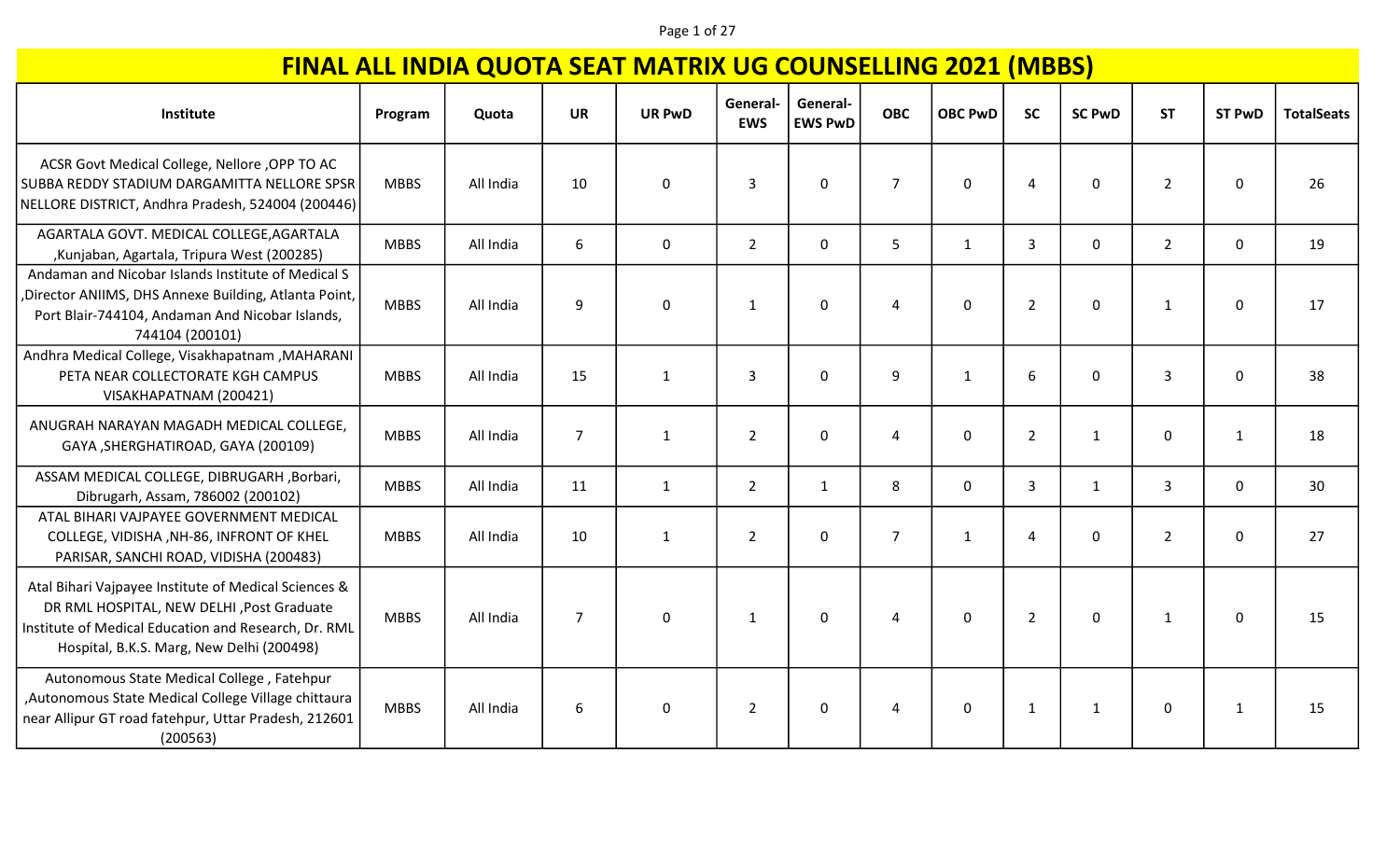#### Page 2 of 27

| Institute                                                                                                                                                                                    | Program     | Quota     | <b>UR</b>      | <b>UR PwD</b> | General<br><b>EWS</b> | General-<br><b>EWS PwD</b> | <b>OBC</b>     | <b>OBC PwD</b> | <b>SC</b>      | <b>SC PwD</b> | <b>ST</b>      | <b>ST PwD</b> | <b>TotalSeats</b> |
|----------------------------------------------------------------------------------------------------------------------------------------------------------------------------------------------|-------------|-----------|----------------|---------------|-----------------------|----------------------------|----------------|----------------|----------------|---------------|----------------|---------------|-------------------|
| Autonomous State Medical College , Etah , NAGLA<br>PADIHAR SIRAO MAHARARA LINK, PAC ROAD, SAKEET,<br>ETAH, U.P. - 207001, Uttar Pradesh, 207001 (200552)                                     | <b>MBBS</b> | All India | 6              | $\mathbf{1}$  | 1                     | 0                          | 4              | 0              | $\overline{2}$ | 0             | 1              | 0             | 15                |
| Autonomous State Medical college Society Hardoi<br>, Gaura Danda, Gopamau, Sitapur Road, Hardoi, Uttar<br>Pradesh, 241001 (200570)                                                           | <b>MBBS</b> | All India | 5              | $\mathbf 0$   | $\overline{2}$        | $\mathbf 0$                | 4              | 0              | $\overline{3}$ | 0             | 1              | 0             | 15                |
| Autonomous State Medical College SocietyÂ,<br>Mirzapur, Piparadarh, Visunderpur, Uttar Pradesh,<br>231001 (200574)                                                                           | <b>MBBS</b> | All India | $\overline{7}$ | $\mathbf 0$   | $\mathbf{1}$          | $\Omega$                   | 4              | $\mathbf{0}$   | $\overline{2}$ | 0             | 1              | 0             | 15                |
| Autonomous State Medical College, Ghazipur<br>, Principal Prashasnik Bhawan MV Autonomous State<br>Medical College RTI Chauraha Ghazipur, Uttar<br>Pradesh, 233001 (200556)                  | <b>MBBS</b> | All India | 5              | $\mathbf{1}$  | $\overline{2}$        | $\mathbf 0$                | $\overline{3}$ | 1              | $\overline{2}$ | 0             | 1              | 0             | 15                |
| Autonomous State Medical College, Pratapgarh, Pure<br>Keshav Rai Gay Ghat Road Pratapgarh, Uttar Pradesh,<br>230001 (200554)                                                                 | <b>MBBS</b> | All India | $\overline{7}$ | 0             | $\mathbf{1}$          | $\mathbf 0$                | 4              | 0              | $\overline{2}$ | 0             | 1              | 0             | 15                |
| Autonomous State Medical College, Siddharthnagar<br>, Autonomous State Medical College Siddharthnagar<br>71 Ashok Marg Village Mudila Naugarh Uttar Prade,<br>Uttar Pradesh, 272207 (200553) | <b>MBBS</b> | All India | 6              | $\mathbf 0$   | 1                     | $\mathbf{0}$               | Δ              | 0              | $\overline{3}$ | 0             | 1              | 0             | 15                |
| B.J. MEDICAL COLLEGE, AHMEDABAD, B J Medical<br>College, New Civil Hospital Campus, Asarwa,<br>Ahmedabad 380016, Gujarat, 380016 (200137)                                                    | <b>MBBS</b> | All India | 15             | $\mathbf 0$   | 3                     | $\mathbf{0}$               | 10             | $\Omega$       | 5              | $\mathbf{1}$  | $\overline{2}$ | $\mathbf{1}$  | 37                |
| B.R.D. MEDICAL COLLEGE, GORAKHPUR<br>, MAHARAJGANJ ROAD, GORAKHPUR, Uttar Pradesh,<br>273013 (200286)                                                                                        | <b>MBBS</b> | All India |                |               | 3                     |                            |                |                | 3              | 0             | 2              | $\mathbf{0}$  | 22                |
| BAHIRAMJEE JIJIBHAI MEDICAL COLLGE, PUNE<br>, Sassoon Hospital Compound, Near Pune Railway<br>station J.P. Narayan Road, Pune, Maharashtra,<br>411001 (200205)                               | <b>MBBS</b> | All India | 14             | $\mathbf{1}$  | 4                     | $\mathbf 0$                | 9              | $\mathbf{1}$   | 4              | 1             | 3              | 0             | 37                |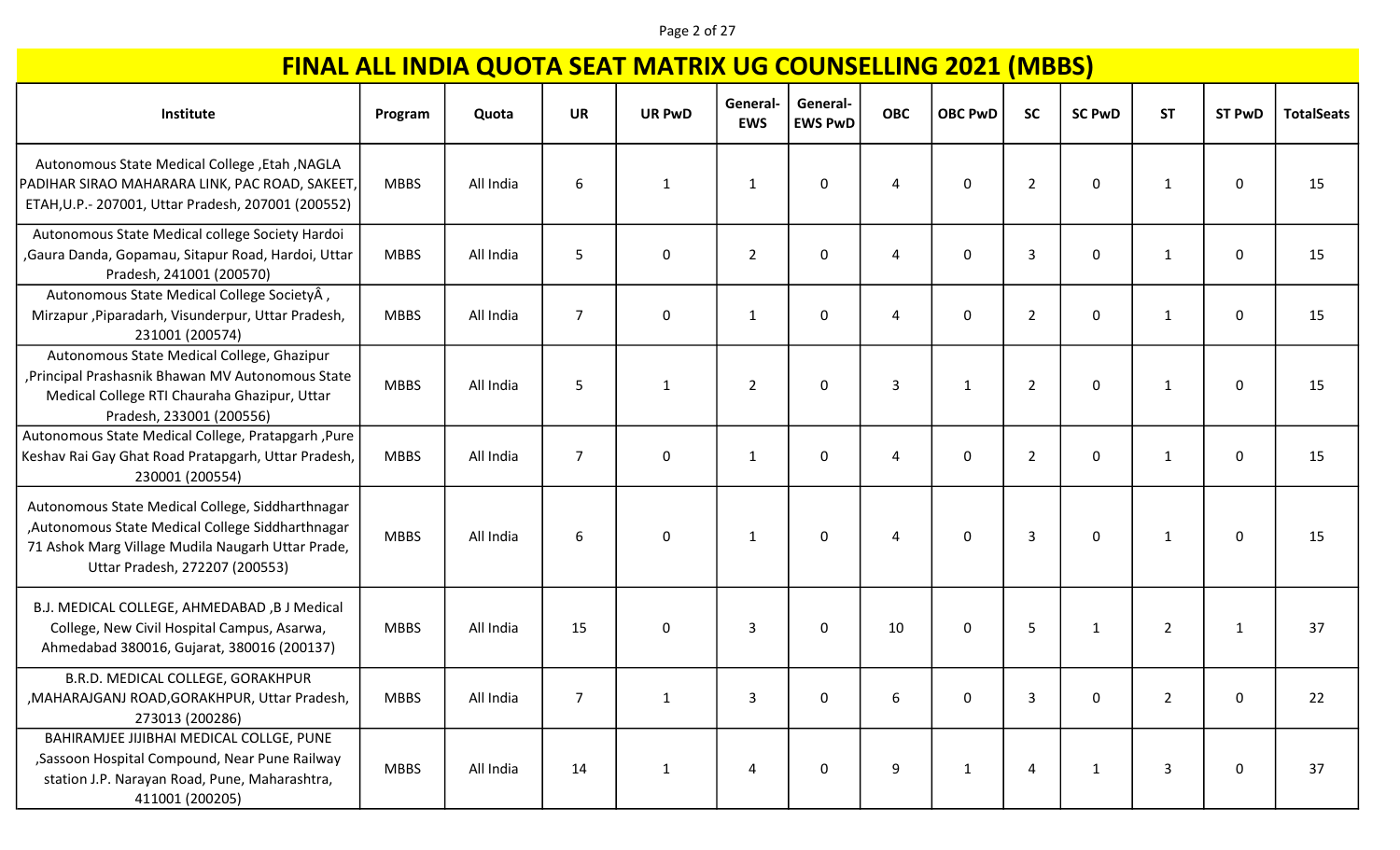#### Page 3 of 27

| Institute                                                                                                                                                                | Program     | Quota     | <b>UR</b>      | <b>UR PwD</b> | General-<br><b>EWS</b> | General-<br><b>EWS PwD</b> | <b>OBC</b>     | <b>OBC PwD</b> | <b>SC</b>      | <b>SC PwD</b> | <b>ST</b>      | <b>ST PwD</b> | <b>TotalSeats</b> |
|--------------------------------------------------------------------------------------------------------------------------------------------------------------------------|-------------|-----------|----------------|---------------|------------------------|----------------------------|----------------|----------------|----------------|---------------|----------------|---------------|-------------------|
| <b>Bangalore Medical College and Research Institute, K R</b><br>ROAD FORT BENGALURU, Karnataka, 560002<br>(200161)                                                       | <b>MBBS</b> | All India | 15             | 0             | 4                      | $\mathbf{0}$               | 10             | $\mathbf{1}$   | 6              | 0             | $\overline{2}$ | 0             | 38                |
| BANKURA SAMMILANI MED COLL, BANKURA<br>, Principal, Bankura Sammilani Medical College,<br>Lokepur, PO- Kenduadihi, Bankura, Pin- 722102, West<br>Bengal, 722102 (200307) | <b>MBBS</b> | All India | 12             | $\mathbf{1}$  | 3                      | $\mathbf{0}$               | 8              | $\mathbf 0$    | 4              | 0             | $\overline{2}$ | 0             | 30                |
| BELGAUM INST. OF MEDICAL SCI., BELGAUM, DR B R<br>AMBEDKAR ROAD BELAGAVI., Karnataka, 590001<br>(200162)                                                                 | <b>MBBS</b> | All India | $\overline{7}$ | $\mathbf{1}$  | $\overline{2}$         | $\mathbf{1}$               | 6              | $\mathbf 0$    | 3              | 0             | $\overline{2}$ | 0             | 22                |
| Bhima Bhoi Medical College and Hospital, Balangir<br>,PO - Rajendra College, District- Balangir, Odisha.,<br>Odisha, 767002 (200428)                                     | <b>MBBS</b> | All India | 6              | $\mathbf 0$   | $\overline{2}$         | 0                          | 4              | $\mathbf 0$    | $\overline{2}$ | $\mathbf 0$   | 1              | 0             | 15                |
| BIDAR INSTITUTE OF MEDICAL SCI., BIDAR , BIDAR<br>INSTITUTE OF MEDICAL SCIENCES BIDAR UDGIR ROAD<br>BIDAR, Karnataka, 585401 (200163)                                    | <b>MBBS</b> | All India | 10             | $\mathbf 0$   | $\mathbf{1}$           | $\mathbf{0}$               | 6              | $\mathbf 0$    | $\overline{3}$ | $\mathbf{1}$  | $\mathbf{1}$   | $\mathbf{1}$  | 23                |
| BPS Govt. Med. College, Sonepat, BPS GOVT MEDICAL<br>COLLEGE FOR WOMEN KHANPUR KALAN SONEPAT,<br>Haryana, 131305 (200145)                                                | <b>MBBS</b> | All India | $\overline{7}$ | 0             | $\overline{2}$         | 0                          | 4              | 1              | $\overline{2}$ | 0             | $\overline{2}$ | 0             | 18                |
| BUNDELKHAND MEDICAL COLLEGE, SAGAR , Shivaji<br>ward, tili Road, Sagar (200198)                                                                                          | <b>MBBS</b> | All India | 8              | 0             | $\overline{2}$         | 0                          | 5              | 0              | 3              | 0             | 1              | 0             | 19                |
| BURDWAN MEDICAL COLLEGE,BURDWAN ,BURDWAN<br>MEDICAL COLLEGE, BABURBAG, POST- RAJBATI, DIST-<br>PURBA BARDHAMAN, PIN-713104, WEST BENGAL,<br>West Bengal, 713104 (200309) | <b>MBBS</b> | All India | 11             | 0             | 3                      | 0                          | $\overline{7}$ | 1              | $\overline{4}$ | $\mathbf{1}$  | 3              | 0             | 30                |
| C. Institute of Medical Sciences, Chamarajanagar, SY<br>NO.124, YEDAPURA VILLAGE, KASABA HOBLI,<br>CHAMARAJANAGARA TALUK AND DISTRICT (200164)                           | <b>MBBS</b> | All India | $\,8\,$        | 1             | 3                      | 0                          | 5              | 1              | 3              | 0             | $\overline{2}$ | 0             | 23                |
| CALCUTTA NATIONAL MED COLL, KOLKATA, 32,<br>GORACHAND ROAD, PARK CIRCUS, KOLKATA -<br>700014, West Bengal, 700014 (200310)                                               | <b>MBBS</b> | All India | 15             | $\mathbf{1}$  | 4                      | 0                          | 11             | $\mathbf 0$    | 5              | 0             | $\overline{2}$ | 0             | 38                |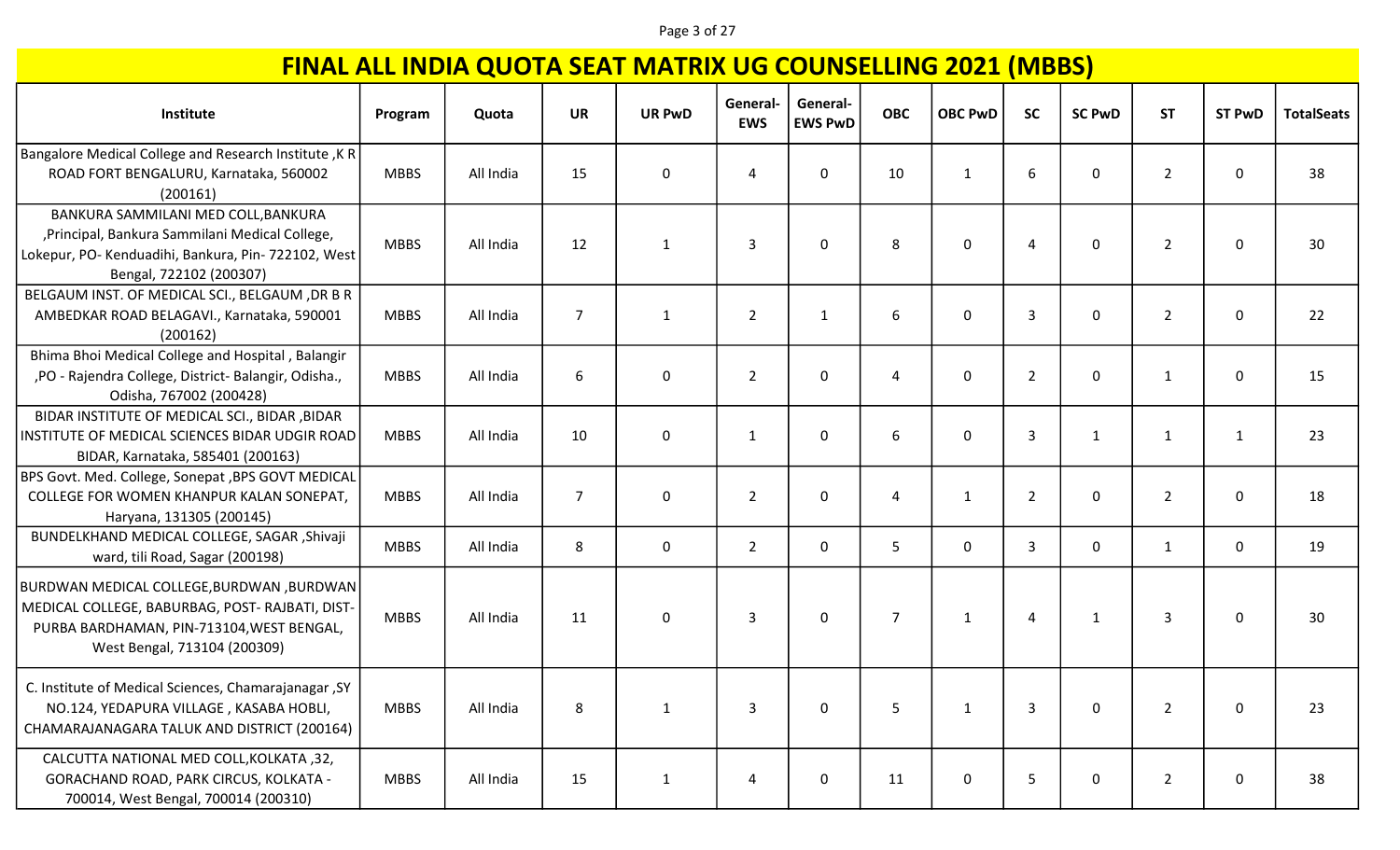#### Page 4 of 27

| Institute                                                                                                                                                                 | Program     | Quota     | <b>UR</b>      | <b>UR PwD</b> | <b>General</b><br><b>EWS</b> | General-<br><b>EWS PwD</b> | <b>OBC</b>     | <b>OBC PwD</b> | <b>SC</b>      | <b>SC PwD</b> | <b>ST</b>      | <b>ST PwD</b> | <b>TotalSeats</b> |
|---------------------------------------------------------------------------------------------------------------------------------------------------------------------------|-------------|-----------|----------------|---------------|------------------------------|----------------------------|----------------|----------------|----------------|---------------|----------------|---------------|-------------------|
| CHENGALPATTU MEDICAL COLL, CHENGALPATTU, GST<br>ROAD, CHENGALPATTU-603 001 KANCHEEPURAM<br>DISTRICT, Tamil Nadu, 603001 (200258)                                          | <b>MBBS</b> | All India | 6              | $\mathbf{1}$  | $\overline{2}$               | $\mathbf 0$                | 3              | $\mathbf 0$    | $\overline{2}$ | 0             | $\mathbf{1}$   | $\mathbf 0$   | 15                |
| Chhindwara Institute of Medical Sciences , Teachers<br>Colony, Chhindwara, Madhya Pradesh 480001<br>(200468)                                                              | <b>MBBS</b> | All India | 6              | $\mathbf 0$   | $\overline{2}$               | $\Omega$                   | 4              | $\Omega$       | $\overline{2}$ | 0             | $\mathbf{1}$   | $\mathbf 0$   | 15                |
| COIMBATORE MEDICAL COLLEGE, COIMBATORE, CIVIL<br>AERODROME POST, AVINASHI ROAD, PEELAMEDU,<br>COIMBATORE, Tamil Nadu, 641014 (200259)                                     | <b>MBBS</b> | All India | 9              | $\pmb{0}$     | $\overline{2}$               | $\mathbf 0$                | $\overline{7}$ | $\mathbf{0}$   | $\overline{3}$ | 0             | $\mathbf{1}$   | $\mathbf 0$   | 22                |
| COLLEGE OF MEDICINE and JNM HOSPITAL, KALYANI<br>,A BlockPS- KalyaniDistrict - Nadia, West Bengal, Pin<br>741235 (200311)                                                 | <b>MBBS</b> | All India | $\overline{7}$ | $\pmb{0}$     | $\mathbf{1}$                 | $\mathbf{1}$               | 4              | $\mathbf{1}$   | $\overline{3}$ | 0             | $\overline{2}$ | $\mathbf 0$   | 19                |
| Darbhanga Medical College, Laheriasarai, Sheetal<br>Prasad Marg, Laheriasarai, Darbhanga, Bihar, 846003<br>(200110)                                                       | <b>MBBS</b> | All India | $\overline{7}$ | $\pmb{0}$     | $\mathbf{1}$                 | $\mathbf 0$                | 5              | $\mathbf 0$    | $\overline{3}$ | 0             | $\overline{2}$ | $\mathbf 0$   | 18                |
| Deben Mahata Government Medical College &<br>Hospital , Vill Hatuara PO Vivekananda Nagar PS<br>Purulia Muffasil Dist Purulia Pin 723147, West Bengal,<br>723147 (200538) | <b>MBBS</b> | All India | 5              | $\mathbf{1}$  | 1                            | $\mathbf 0$                | 4              | $\mathbf 0$    | $\overline{3}$ | 0             | 1              | $\mathbf 0$   | 15                |
| Diamond Harbour Govt Medical College, New Town,<br>Post-Diamond Harbour, PS- Diamond Harbour, District<br>South 24 Parganas, West Bengal, 743331 (200474)                 | <b>MBBS</b> | All India | 6              | 0             | $\overline{2}$               | $\mathbf 0$                | 4              | $\mathbf 0$    | $\overline{2}$ | 0             | 1              | $\mathbf 0$   | 15                |
| Diphu Medical College & Hospital, Assam<br>, principaldiphu1@gmail.com, Assam, 782462<br>(200578)                                                                         | <b>MBBS</b> | All India | 6              | $\mathbf 0$   | 1                            | $\mathbf{0}$               | 4              | $\mathbf{0}$   | $\overline{3}$ | 0             | $\mathbf{1}$   | 0             | 15                |
| Dr Ram Manohar Lohia Inst. of Med. Sce., Lucknow<br>, Vibhuti Khand Gomti Nagar Lucknow, Uttar Pradesh,<br>226010 (200287)                                                | <b>MBBS</b> | All India | 13             | $\mathbf 0$   | $\overline{2}$               | $\mathbf{1}$               | $\overline{7}$ | $\mathbf{1}$   | $\overline{3}$ | $\mathbf{1}$  | $\overline{2}$ | 0             | 30                |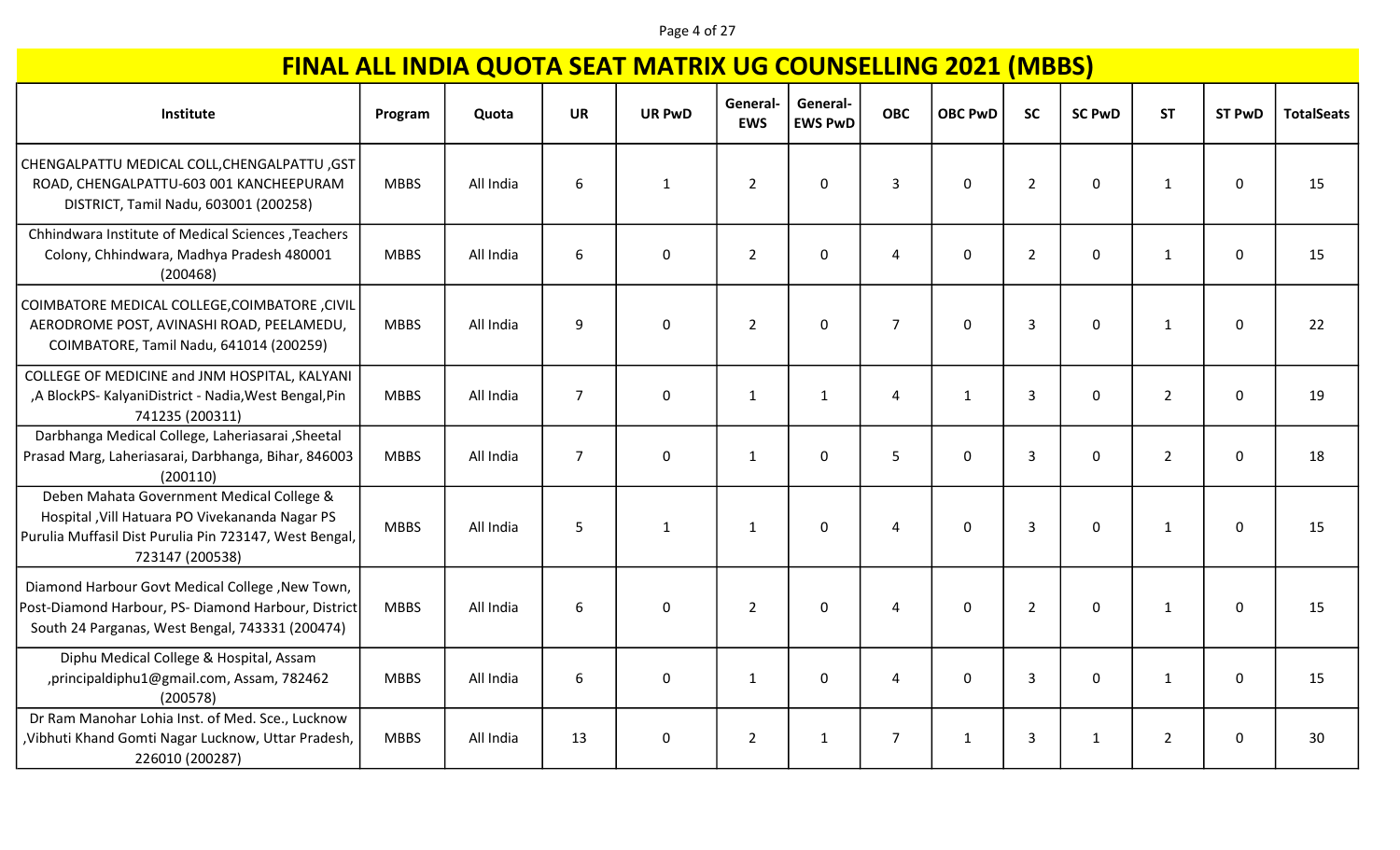#### Page 5 of 27

| Institute                                                                                                                                                               | Program     | Quota     | <b>UR</b>      | <b>UR PwD</b> | General-<br><b>EWS</b> | General-<br><b>EWS PwD</b> | <b>OBC</b> | <b>OBC PwD</b> | <b>SC</b>      | <b>SC PwD</b> | <b>ST</b>      | <b>ST PwD</b> | <b>TotalSeats</b> |
|-------------------------------------------------------------------------------------------------------------------------------------------------------------------------|-------------|-----------|----------------|---------------|------------------------|----------------------------|------------|----------------|----------------|---------------|----------------|---------------|-------------------|
| Dr. B.R. Ambedkar State Institute of Medical Sciences<br>, Sector 56 Mohali, Punjab, 160055 (200572)                                                                    | <b>MBBS</b> | All India | 5              | $\mathbf{1}$  | $\overline{2}$         | 0                          | 3          | $\mathbf{1}$   | $\overline{2}$ | 0             | 1              | 0             | 15                |
| Dr. B.S.A. Medical College, Delhi , DR.BABA SAHEB<br>AMBEDKAR MEDICAL COLLEGE, ROHINI SEC-6, DELHI-<br>110085, Delhi (NCT), 110085 (200127)                             | <b>MBBS</b> | All India | $\overline{7}$ | $\mathbf 0$   | $\overline{2}$         | $\mathbf 0$                | 5          | $\mathbf 0$    | $\overline{3}$ | 0             | $\overline{2}$ | 0             | 19                |
| Dr. R. N. Cooper General Hospital, Juhu, Mumbai<br>, JUHU, VILEPARLE WEST MUMBAI (200206)                                                                               | <b>MBBS</b> | All India | 11             | $\mathbf{1}$  | 3                      | $\mathbf 0$                | 8          | 0              | 5              | 0             | $\overline{2}$ | 0             | 30                |
| DR. VAISHAMPAYAM MEMORIAL M.C., SHOLAPUR, in<br>Front of District Civil Court, Solapur., Maharashtra,<br>413003 (200207)                                                | <b>MBBS</b> | All India | 11             | $\mathbf 0$   | $\overline{2}$         | $\mathbf{1}$               | 8          | 1              | $\overline{4}$ | 0             | 3              | 0             | 30                |
| Dr. YS Parmar Govt. Medical College, Nahan, Nahan,<br>District Sirmaur, Himachal Pradesh (200151)                                                                       | <b>MBBS</b> | All India | 6              | $\mathbf{1}$  | $\overline{2}$         | $\mathbf 0$                | 5          | $\mathbf 0$    | 3              | 0             | 1              | 0             | 18                |
| DR.RAJENDRA PRASAD MC, TANDA , Dr.Rajendra<br>Prasad Govt. Medical College Kangra at Tanda, H.P.,<br>Himachal Pradesh, 176002 (200152)                                  | <b>MBBS</b> | All India | 6              | $\mathbf 0$   | $\mathbf{1}$           | $\mathbf{1}$               | 5          | $\mathbf 0$    | 3              | 0             | $\overline{2}$ | $\mathbf 0$   | 18                |
| DR.S.C.GOVT MEDICAL COLLEGE,, NANDED<br>, VISHNUPURI NANDED MAHARASHTRA 431606,<br>Maharashtra, 431606 (200208)                                                         | <b>MBBS</b> | All India | 9              | $\mathbf{1}$  | $\overline{2}$         | $\mathbf 0$                | 6          | $\mathbf{0}$   | 3              | 0             | 1              | 0             | 22                |
| DR.S.N. MEDICAL COLLEGE, JODHPUR , RESIDENCY<br>ROAD SHASTRI NAGAR JODHPUR RAJASTHAN 342<br>003, Rajasthan, 342003 (200249)                                             | <b>MBBS</b> | All India | 15             | $\mathbf{1}$  | 3                      | $\mathbf{1}$               | 11         | 0              | $\overline{4}$ | 1             | $\overline{2}$ | 0             | 38                |
| <b>Employees State Insurance Corporation Medical</b><br>College, Alwar, ESIC Medical College and Hospital<br>Desoola MIA Alwar Rajasthan, Rajasthan, 301030<br>(200575) | <b>MBBS</b> | All India | 5              | $\mathbf{1}$  |                        | 0                          | 3          | $\Omega$       | 3              | 0             | $\overline{2}$ | 0             | 15                |
| ESI-MC&PGIMS&R, Banglore , ESICMC AND PGIMSR,<br>Rajajinagar, Bengaluru, Karnataka, 560010 (200165)                                                                     | <b>MBBS</b> | All India | 11             | $\mathbf{1}$  | 3                      | 0                          | 8          | 0              | $\overline{a}$ | 0             | $\overline{2}$ | 0             | 29                |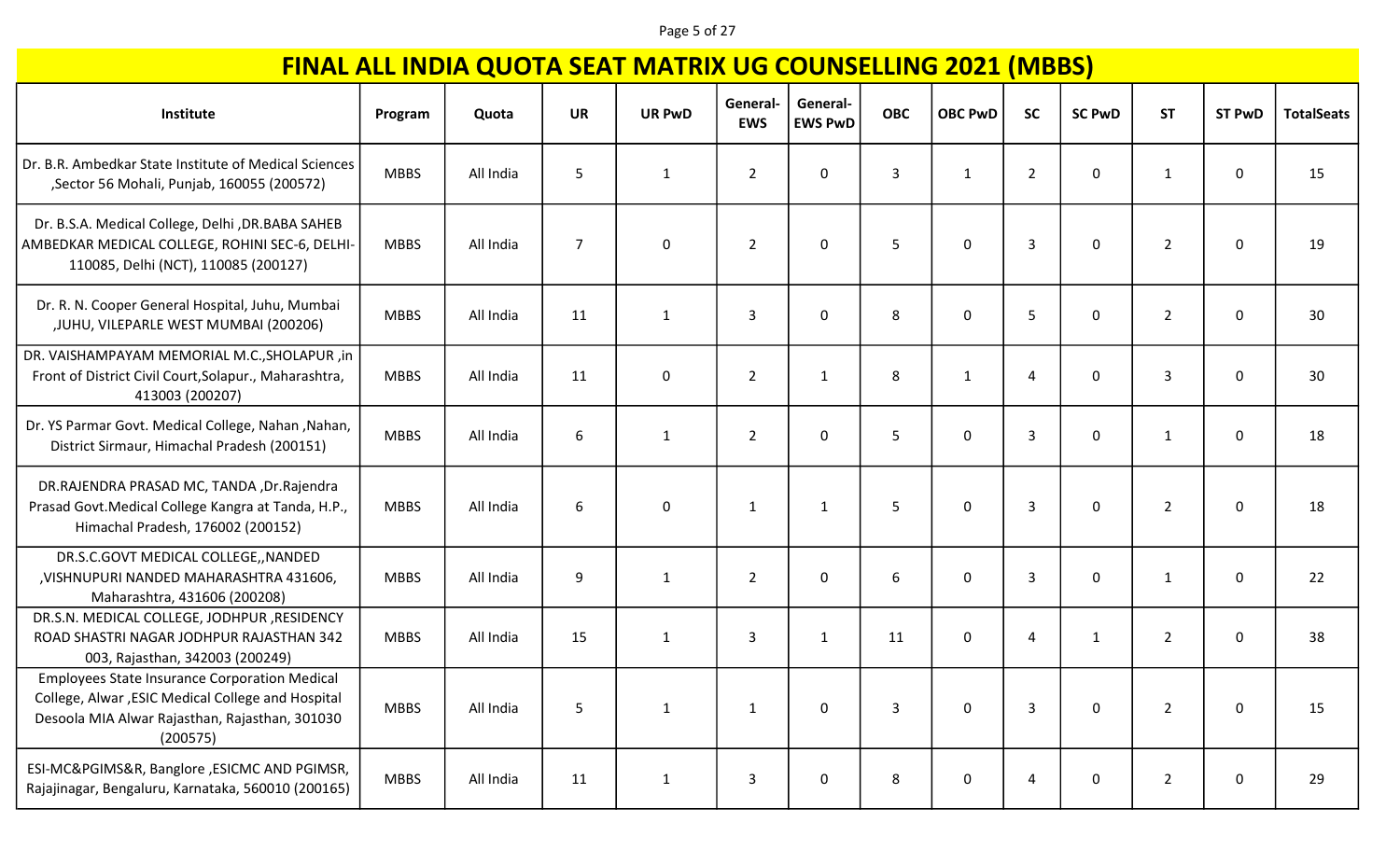#### Page 6 of 27

| Institute                                                                                                                              | Program     | Quota     | <b>UR</b>      | <b>UR PwD</b> | General-<br><b>EWS</b> | General-<br><b>EWS PwD</b> | <b>OBC</b>     | <b>OBC PwD</b> | <b>SC</b>      | <b>SC PwD</b> | <b>ST</b>      | <b>ST PwD</b> | <b>TotalSeats</b> |
|----------------------------------------------------------------------------------------------------------------------------------------|-------------|-----------|----------------|---------------|------------------------|----------------------------|----------------|----------------|----------------|---------------|----------------|---------------|-------------------|
| ESIC Medical College & Hospital, Bihta , ESIC Medical<br>College and Hospital Bihta Patna, Bihar, 801103<br>(200573)                   | <b>MBBS</b> | All India | 6              | $\pmb{0}$     | $\overline{2}$         | $\mathbf 0$                | 4              | $\mathbf 0$    | $\overline{2}$ | 0             | $\mathbf{1}$   | 0             | 15                |
| ESIC Medical College AND PGIMSR, Chennai , ASHOK<br>PILLAR ROAD KK NAGAR CHENNAI, Tamil Nadu,<br>600078 (200415)                       | <b>MBBS</b> | All India | $\overline{7}$ | $\pmb{0}$     | $\overline{2}$         | $\mathbf 0$                | 5              | $\mathbf 0$    | $\overline{3}$ | 0             | $\overline{2}$ | 0             | 19                |
| ESIC Medical College, Faridabad , NH 3 NIT<br>FARIDABAD, Haryana, 121001 (200409)                                                      | <b>MBBS</b> | All India | $\overline{7}$ | $\mathbf{1}$  | $\overline{2}$         | $\mathbf 0$                | 5 <sub>1</sub> | $\mathsf{O}$   | $\overline{3}$ | 0             | $\mathbf{1}$   | $\mathbf 0$   | 19                |
| ESIC Medical College, Gulbarga , ESIC MEDICAL<br>COLLEGE SEDAM ROAD GULBARGA, Karnataka,<br>585106 (200413)                            | <b>MBBS</b> | All India | 8              | $\mathbf 0$   | $\overline{2}$         | $\mathbf 0$                | 5 <sup>5</sup> | $\mathbf{0}$   | $\overline{3}$ | 0             | $\mathbf{1}$   | 0             | 19                |
| ESIC Medical College, Hyderbad, Sanathnagar,<br>Hyderabad, Telangana, 500038 (200418)                                                  | <b>MBBS</b> | All India | 8              | $\mathbf 0$   | $\overline{2}$         | $\mathbf 0$                | 5 <sup>1</sup> | 0              | $\mathbf{3}$   | 0             | $\mathbf{1}$   | 0             | 19                |
| ESIC PGIMSR, Joka, Kolkata, WB ,DIAMOND HARBOUR<br>ROAD POST OFFICE JOKA KOLKATA 700104, West<br>Bengal, 700104 (200313)               | <b>MBBS</b> | All India | 8              | $\pmb{0}$     | $\overline{2}$         | $\mathbf 0$                | 5              | $\mathbf 0$    | $\overline{3}$ | 0             | $\mathbf{1}$   | 0             | 19                |
| Fakhruddin Ali Ahmed Medical College, Barpeta, Jania<br>Road, Jotigaon, Barpeta, Assam (200103)                                        | <b>MBBS</b> | All India | 8              | $\mathbf{1}$  | $\overline{2}$         | $\mathbf 0$                | 5              | $\mathbf 0$    | $\overline{2}$ | 0             | $\mathbf{1}$   | $\mathbf 0$   | 19                |
| G.R. MEDICAL COLLEGE, GWALIOR , VEER SAVARKAR<br>ROAD, GWALIOR (200199)                                                                | <b>MBBS</b> | All India | 10             | $\mathbf{1}$  | $\overline{3}$         | $\mathbf 0$                | $7^{\circ}$    | $\mathbf 0$    | $\overline{3}$ | $\mathbf{1}$  | $\overline{2}$ | $\mathbf 0$   | 27                |
| G.S.V.M. MEDICAL COLLEGE, KANPUR, G.S.V.M<br>Medical College Kanpur Swaroop Nagar Kanpur U.P<br>208002, Uttar Pradesh, 208002 (200289) | <b>MBBS</b> | All India | 13             | $\mathbf{1}$  | 4                      | $\mathbf 0$                | 10             | 0              | 6              | 0             | 3              | 0             | 37                |
| Gadag Institute of Medical Sciences, GADAG<br>INSTITUTE OF MEDICAL SCIENCES GADAG<br>Mallasamudra, Gadag-582103 (200168)               | <b>MBBS</b> | All India | 9              | $\mathbf 0$   | $\overline{2}$         | $\mathbf 0$                | 5              | $\mathbf{1}$   | $\overline{3}$ | 0             | $\overline{2}$ | 0             | 22                |
| Gandhi Medical College Musheerabad Secunderabad<br>, MUSHEERABAD, SECUNDERABAD (200445)                                                | <b>MBBS</b> | All India | 11             | $\mathbf{1}$  | $\overline{3}$         | $\Omega$                   | 8              | $\mathbf{1}$   | $\overline{4}$ | 0             | $\overline{2}$ | $\mathbf 0$   | 30                |
| GANDHI MEDICAL COLLEGE, BHOPAL , Royal Market<br>Sultania Road Bhopal (200200)                                                         | <b>MBBS</b> | All India | 14             | $\mathbf{1}$  | 3                      | $\Omega$                   | 9              | 1              | 6              | 0             | $\overline{3}$ | 0             | 37                |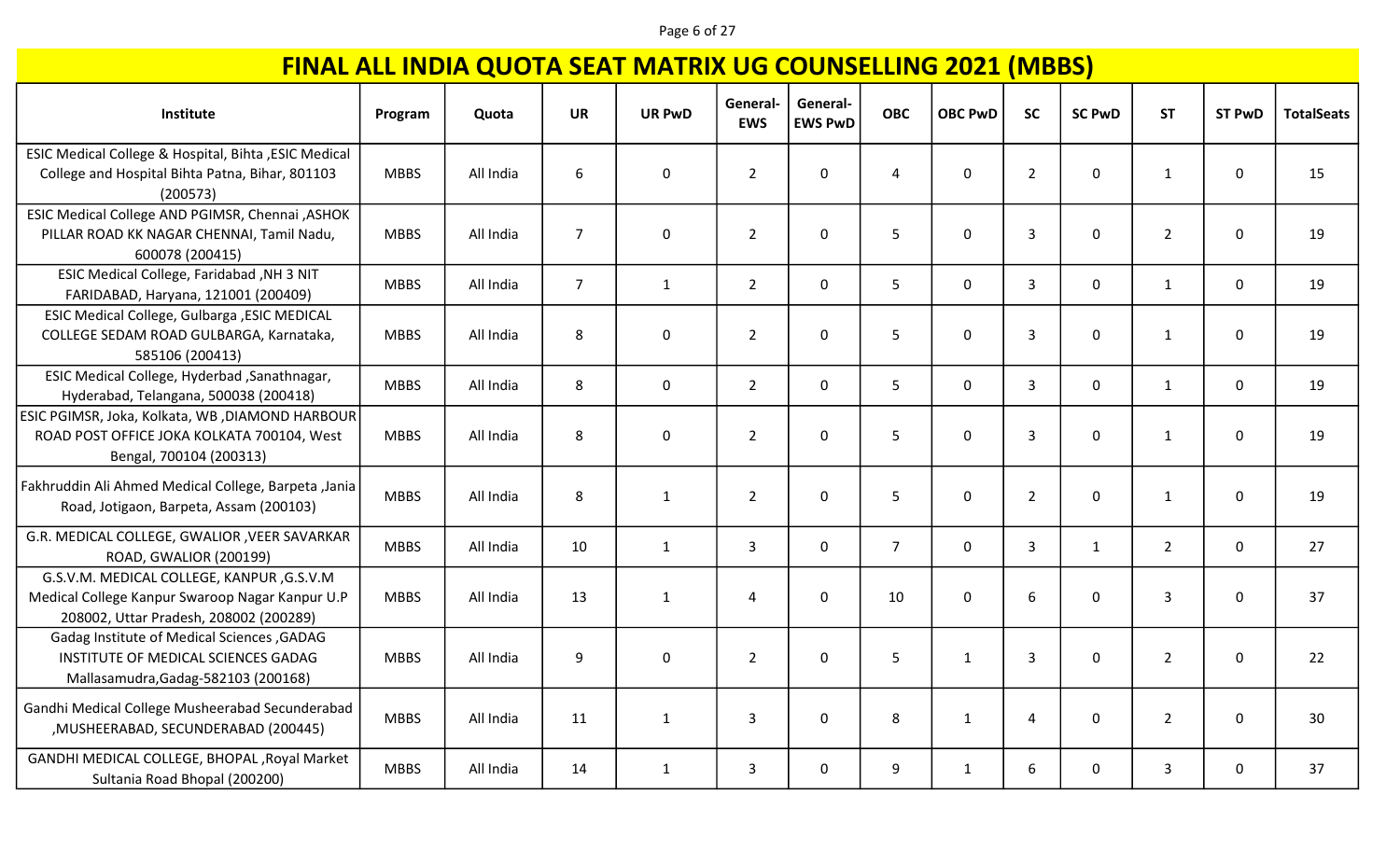#### Page 7 of 27

| Institute                                                                                                                                                        | Program     | Quota     | <b>UR</b>      | <b>UR PwD</b> | General-<br><b>EWS</b> | General-<br><b>EWS PwD</b> | <b>OBC</b>     | <b>OBC PwD</b> | <b>SC</b>      | <b>SC PwD</b> | <b>ST</b>      | <b>ST PwD</b> | <b>TotalSeats</b> |
|------------------------------------------------------------------------------------------------------------------------------------------------------------------|-------------|-----------|----------------|---------------|------------------------|----------------------------|----------------|----------------|----------------|---------------|----------------|---------------|-------------------|
| GHARWALE GOVT.MED SCI &RESEARCH, SRINAGAR<br>, BADRINATH MARG, SRIKOT, SRINAGAR - PAURI<br>GARHWAL, Uttarakhand, 246178 (200304)                                 | <b>MBBS</b> | All India | 8              | $\mathbf 0$   | $\overline{2}$         | $\mathbf 0$                | 5              | $\mathbf 0$    | $\overline{3}$ | 0             | $\mathbf{1}$   | $\mathbf 0$   | 19                |
| GMC, Azamgarh, UP, Government Medical College<br>and Super Facility Hospital Chakrapanpur Post Office-<br>Kanaila Azamgarh, Uttar Pradesh, 276128 (200290)       | <b>MBBS</b> | All India | $\overline{7}$ | $\mathbf 0$   | 1                      | $\mathbf 0$                | $\overline{4}$ | $\mathbf 0$    | $\overline{2}$ | 0             | 1              | 0             | 15                |
| Gmc, Bahraich , K.D.C Road Bahraich-271801, Uttar<br>Pradesh, 271801 (200492)                                                                                    | <b>MBBS</b> | All India | 5              | $\mathbf{1}$  | $\mathbf{1}$           | $\mathbf 0$                | $\overline{3}$ | $\mathbf{1}$   | $\overline{3}$ | 0             | 1              | $\mathbf 0$   | 15                |
| GMC, Manjeri, Kerala , GOVERNMENT MEDICAL<br>COLLEGE, MANJERI, MALAPPURAM, Kerala, 676121<br>(200183)                                                            | <b>MBBS</b> | All India | $\overline{7}$ | $\mathbf 0$   | $\overline{2}$         | $\Omega$                   | 5              | $\Omega$       | $\overline{2}$ | 0             | $\mathbf{1}$   | 0             | 17                |
| GMC, Shahjhanpur , AUTONOMOUS STATE MEDICAL<br>COLLEGE ALLIED PANDIT RAM PRASAD BISMIL<br>HOSPITAL SHAHJAHANPUR UTTAR PRADESH, Uttar<br>Pradesh, 242001 (200491) | <b>MBBS</b> | All India | 5              | $\mathbf 0$   | $\overline{2}$         | $\mathbf 0$                | $\overline{4}$ | $\mathbf 0$    | $\overline{2}$ | 0             | $\overline{2}$ | $\mathbf{0}$  | 15                |
| GOA MEDICAL COLLEGE, PANAJI , RAJIV GANDHI<br>MEDICAL COMPLEX, BAMBOLIM, GOA, Goa, 403202<br>(200136)                                                            | <b>MBBS</b> | All India | 10             | $\mathbf{1}$  | $\overline{3}$         | $\Omega$                   | 6              | $\mathbf{1}$   | $\overline{4}$ | $\mathbf 0$   | $\overline{2}$ | $\mathbf{0}$  | 27                |
| Goverment Medical College And Hospital Jalgaon<br>GOVERNMENT MEDICAL COLLEGE, JILHA PETH, NEAR,<br>MAIN POST OFFICE, JALGAON (200440)                            | <b>MBBS</b> | All India | 9              | $\mathbf 0$   | $\overline{2}$         | $\mathbf 0$                | 6              | $\mathbf{0}$   | 4              | 0             | $\overline{2}$ | $\mathbf{0}$  | 23                |
| GOVERMENT MEDICAL COLLEGE NANDURBAR<br>MAHARARASTRA, DISTRICT CIVIL HOSPITAL CAMPUS<br>SAKRI ROAD NANDURBAR, Maharashtra, 425412<br>(200535)                     | <b>MBBS</b> | All India | 5              | $\mathbf{1}$  | $\overline{2}$         | $\mathbf 0$                | 4              | $\mathbf 0$    | $\overline{2}$ | 0             | 1              | $\mathbf 0$   | 15                |
| Goverment Medical College, Bettiah, Government<br>Medical College Bettiah West Champaran Bihar-<br>845438, Bihar, 845438 (200111)                                | <b>MBBS</b> | All India | 6              | $\mathbf{1}$  | $\overline{2}$         | $\mathbf 0$                | 4              | 1              | $\mathbf{3}$   | 0             | $\mathbf{1}$   | $\mathbf 0$   | 18                |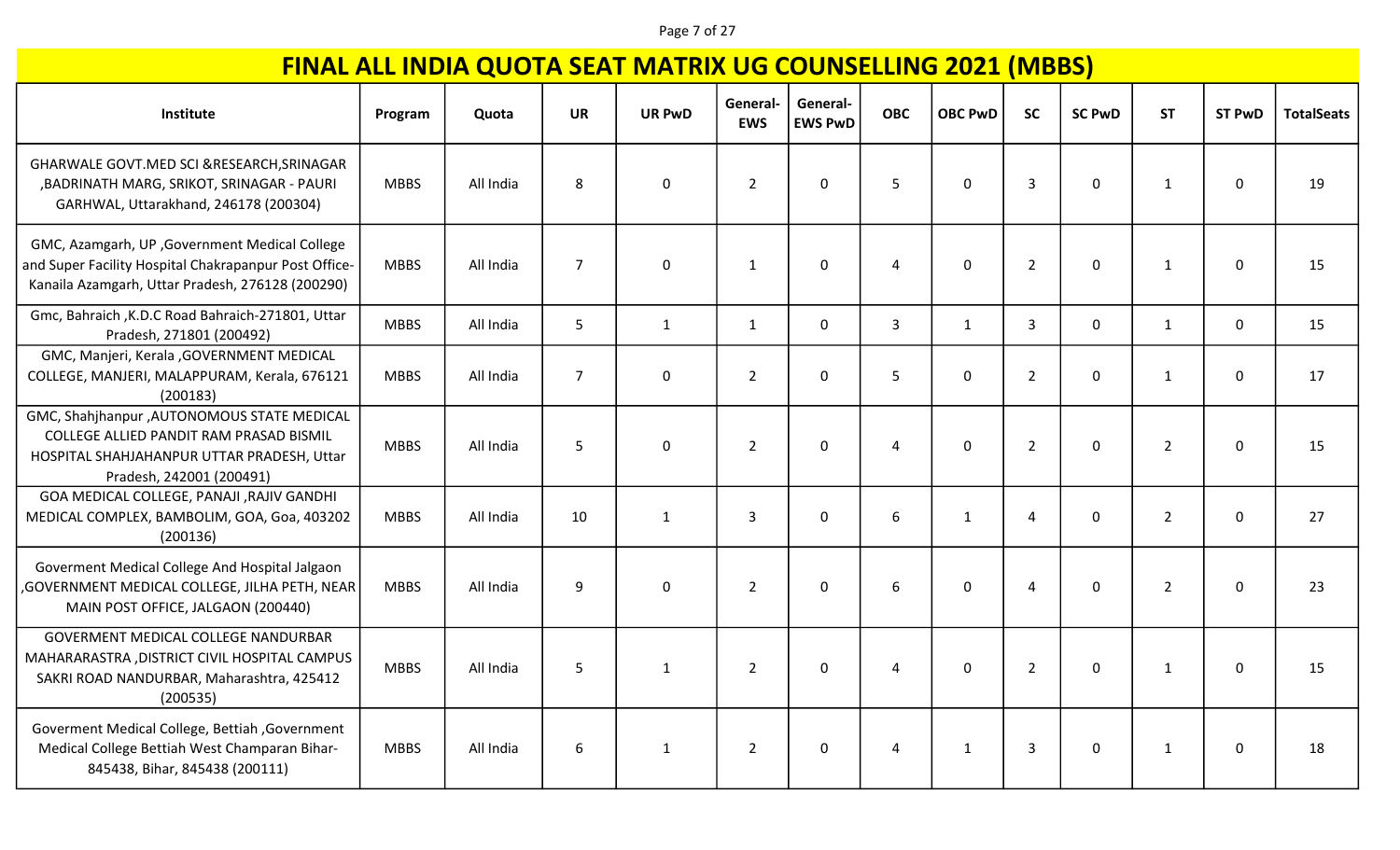#### Page 8 of 27

| Institute                                                                                                                                                                                               | Program     | Quota     | <b>UR</b>      | <b>UR PwD</b> | General-<br><b>EWS</b> | General-<br><b>EWS PwD</b> | <b>OBC</b>     | <b>OBC PwD</b> | <b>SC</b>      | <b>SC PwD</b> | <b>ST</b>      | <b>ST PwD</b> | <b>TotalSeats</b> |
|---------------------------------------------------------------------------------------------------------------------------------------------------------------------------------------------------------|-------------|-----------|----------------|---------------|------------------------|----------------------------|----------------|----------------|----------------|---------------|----------------|---------------|-------------------|
| Goverment Medical College, Datia , NEAR 29TH<br>BATTALION, N.H.75, DATIA (200431)                                                                                                                       | <b>MBBS</b> | All India | 8              | 0             | $\overline{2}$         | 0                          | 5              | 0              | $\overline{2}$ | 0             | 1              | 0             | 18                |
| Government Doon Medcial College, Dehradun<br>, Government Doon Medical College, Dehrakhas Patel<br>Nagar, Dehradun 248001, Uttarakhand, 248001<br>(200305)                                              | <b>MBBS</b> | All India | 8              | $\mathbf{1}$  | $\overline{2}$         | 0                          | 5              | $\mathbf{1}$   | 3              | 0             | $\overline{2}$ | 0             | 22                |
| Government Medcial College, Gondia , NEAR NEHRU<br>CHOWK, K.T.S. HOSPITAL CAMPUS, GONDIA. (200209)                                                                                                      | <b>MBBS</b> | All India | 9              | 0             | $\overline{2}$         | 0                          | 5              | $\mathbf{1}$   | 3              | 1             | $\mathbf{1}$   | $\mathbf{1}$  | 23                |
| Government Medical College & Hospital, Alibag-<br>Raigad , Government Medical College of Alibag, Alibag<br>beach limaye wadi Alibagh Maharashtra- 402201,<br>Maharashtra, 402201 (200579)               | <b>MBBS</b> | All India | 6              | 0             | $\overline{2}$         | 0                          | 4              | $\mathbf 0$    | $\overline{2}$ | 0             | 1              | $\mathbf 0$   | 15                |
| GOVERNMENT MEDICAL COLLEGE AND GENERAL<br>HOSPITAL, SATARA, GOVERNMENT MEDICAL COLLEGE<br>AND GENERAL HOSPITAL SATARA DISTRICT CIVIL<br>HOSPITAL CAMPUS SADAR BAZAR CA, Maharashtra,<br>415001 (200576) | <b>MBBS</b> | All India | 6              | 1             | 1                      | 0                          | Δ              | 0              | $\overline{2}$ | 0             | $\mathbf{1}$   | 0             | 15                |
| GOVERNMENT MEDICAL COLLEGE AND HOSPITAL,<br>CHANDIGAR, GOVERNMENT MEDICAL COLLEGE AND<br>HOSPITAL, SECTOR 32, CHANDIGARH (200119)                                                                       | <b>MBBS</b> | All India | $\overline{7}$ | 1             | 3                      | 0                          | 5              | $\mathbf{1}$   | $\overline{a}$ | 0             | $\overline{2}$ | 0             | 23                |
| Government Medical College Hamirpur<br>, Dr. Radhakrishnan Government Medical<br>College, Hamirpur (200461)                                                                                             | <b>MBBS</b> | All India | 9              | 0             | 1                      | 0                          | $\overline{a}$ | $\mathbf{1}$   | $\overline{2}$ | 0             | 1              | 0             | 18                |
| Government Medical College Khaleelwadi , R.P. Road,<br>Near Bustand, Khaleelwadi Nizamabad (200456)                                                                                                     | <b>MBBS</b> | All India | $\overline{7}$ | 0             | $\mathbf{1}$           | 0                          | 4              | 0              | $\overline{2}$ | 0             | 1              | $\mathbf 0$   | 15                |
| Government Medical College Siddipet , Survey No 54,<br>Ensanpalli Village, Siddipet Mandal, Siddipet,<br>Telangana, 502103 (200458)                                                                     | <b>MBBS</b> | All India | 9              | 0             | 3                      | 0                          | $\overline{a}$ | $\mathbf{1}$   | 3              | 0             | $\overline{2}$ | 0             | 22                |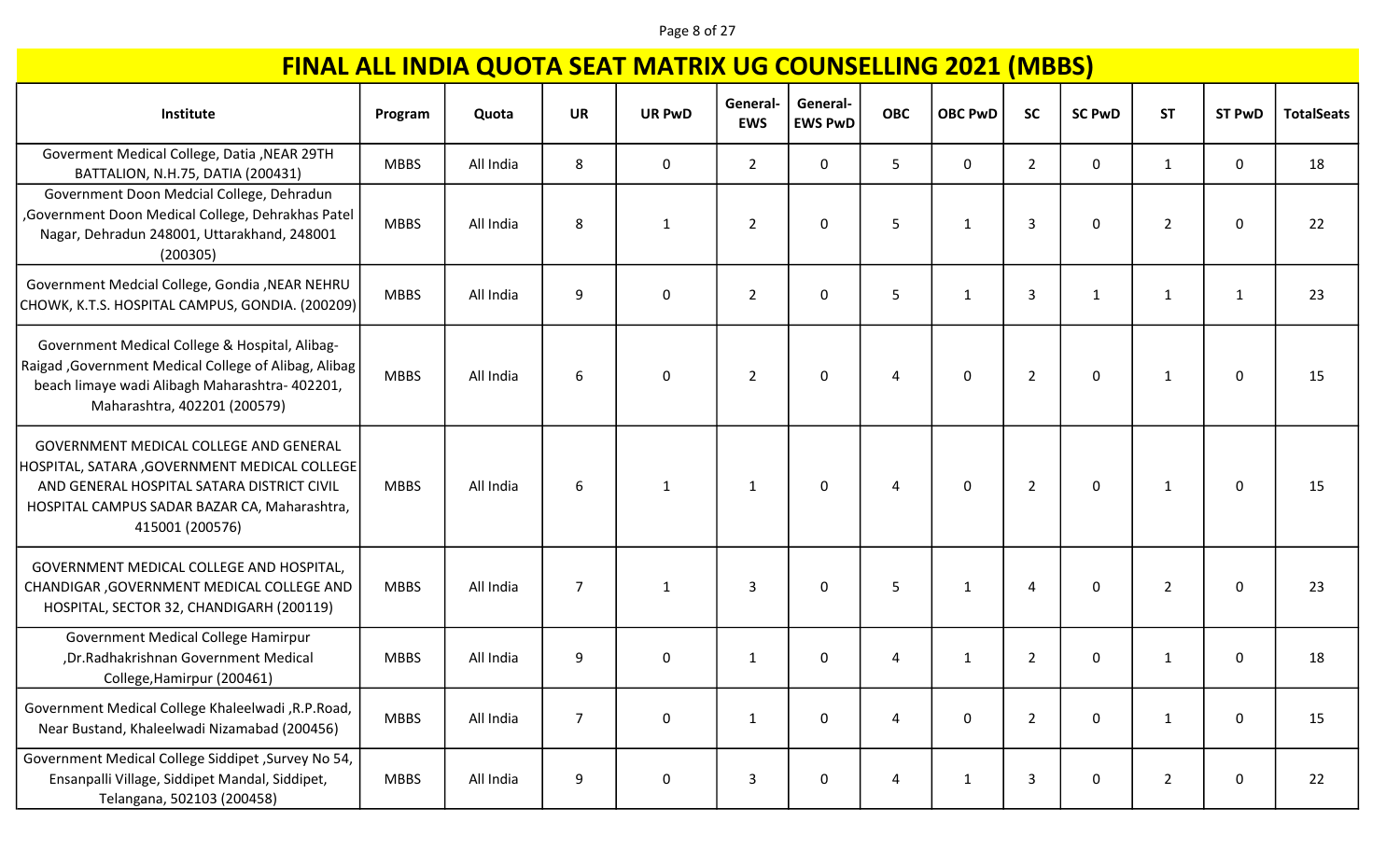#### Page 9 of 27

| Institute                                                                                                                                                 | Program     | Quota     | <b>UR</b> | <b>UR PwD</b> | General-<br><b>EWS</b> | General-<br><b>EWS PwD</b> | <b>OBC</b>     | <b>OBC PwD</b> | <b>SC</b>      | <b>SC PwD</b> | <b>ST</b>      | <b>ST PwD</b> | <b>TotalSeats</b> |
|-----------------------------------------------------------------------------------------------------------------------------------------------------------|-------------|-----------|-----------|---------------|------------------------|----------------------------|----------------|----------------|----------------|---------------|----------------|---------------|-------------------|
| Government Medical College Suryapet , AMARAVADI<br>NAGAR, TALLAGADDA, SURYAPET-508213 Suraypet<br>Dist (200481)                                           | <b>MBBS</b> | All India | 9         | $\mathbf{1}$  | $\overline{2}$         | 0                          | 6              | $\mathbf 0$    | $\overline{3}$ | 0             | $\mathbf{1}$   | 0             | 22                |
| GOVERNMENT MEDICAL COLLEGE, AKOLA , Collector<br>Office Road, Near Ashok Watika, Akola. State<br>Maharashtra. Pin 444001, Maharashtra, 444001<br>(200210) | <b>MBBS</b> | All India | 12        | $\mathbf{1}$  | $\overline{3}$         | 0                          | 8              | $\mathbf 0$    | $\overline{4}$ | 0             | $\overline{2}$ | 0             | 30                |
| Government Medical College, Ananthapuram, OPP EE<br>R AND B OFFICE SAI NAGAR ANANTAPURAM, Andhra<br>Pradesh, 515001 (200460)                              | <b>MBBS</b> | All India | 8         | $\mathbf{1}$  | 3                      | 0                          | 6              | $\mathbf 0$    | $\mathbf{3}$   | 0             | $\mathbf{1}$   | 0             | 22                |
| Government Medical College, Ariyalur ,1 COLLEGE<br>ROAD GOVERNMENT MEDICAL COLLEGE ARIYALUR<br>TAMIL NADU PIN 621713, Tamil Nadu, 621713<br>(200564)      | <b>MBBS</b> | All India | 9         | $\mathbf 0$   | 3                      | 0                          | 5              | $\mathbf{1}$   | 3              | 0             | $\overline{2}$ | $\mathbf{0}$  | 23                |
| Government Medical College, Bharatpur, Rampura,<br>NH-21, Sever Road, Bharatpur, Rajasthan, Rajasthan,<br>321001 (200432)                                 | <b>MBBS</b> | All India | 8         | $\mathbf 0$   | 3                      | 0                          | 6              | $\mathbf 0$    | 4              | 0             | $\overline{2}$ | $\mathbf 0$   | 23                |
| Government Medical College, Bhilwara , Sindari Ke<br>Balaji Road Sanganer Bhilwara, Rajasthan, 311001<br>(200433)                                         | <b>MBBS</b> | All India | 10        | $\mathbf{1}$  | $\overline{2}$         | $\mathbf 0$                | 6              | $\mathbf 0$    | $\overline{3}$ | 0             | 1              | $\mathbf 0$   | 23                |
| Government Medical College, Dindigul, 1 Nallampatti<br>Road Adiyanoothu village Dindigul, Tamil Nadu,<br>624003 (200566)                                  | <b>MBBS</b> | All India | 8         | $\mathbf{1}$  | $\mathbf{1}$           | $\mathbf{1}$               | 6              | $\mathbf{0}$   | 4              | 0             | $\overline{2}$ | $\Omega$      | 23                |
| Government Medical College, ESIC, Kollam , Parippally<br>Kollam 691574, Kerala, 691574 (200414)                                                           | <b>MBBS</b> | All India | 6         | $\mathbf{1}$  | $\overline{2}$         | $\mathbf{0}$               | 5              | $\Omega$       | $\overline{2}$ | 0             | 1              | $\Omega$      | 17                |
| Government Medical College, Kallakurichi , S.NO 251,<br>AGARAKOTTALAM ROAD, SIRUVANGUR,<br>KALLAKURICHI, Tamil Nadu, 606213 (200558)                      | <b>MBBS</b> | All India | 9         | $\mathbf 0$   | $\overline{2}$         | 0                          | $\overline{7}$ | $\mathbf 0$    | $\mathbf{3}$   | 0             | $\overline{2}$ | $\mathbf 0$   | 23                |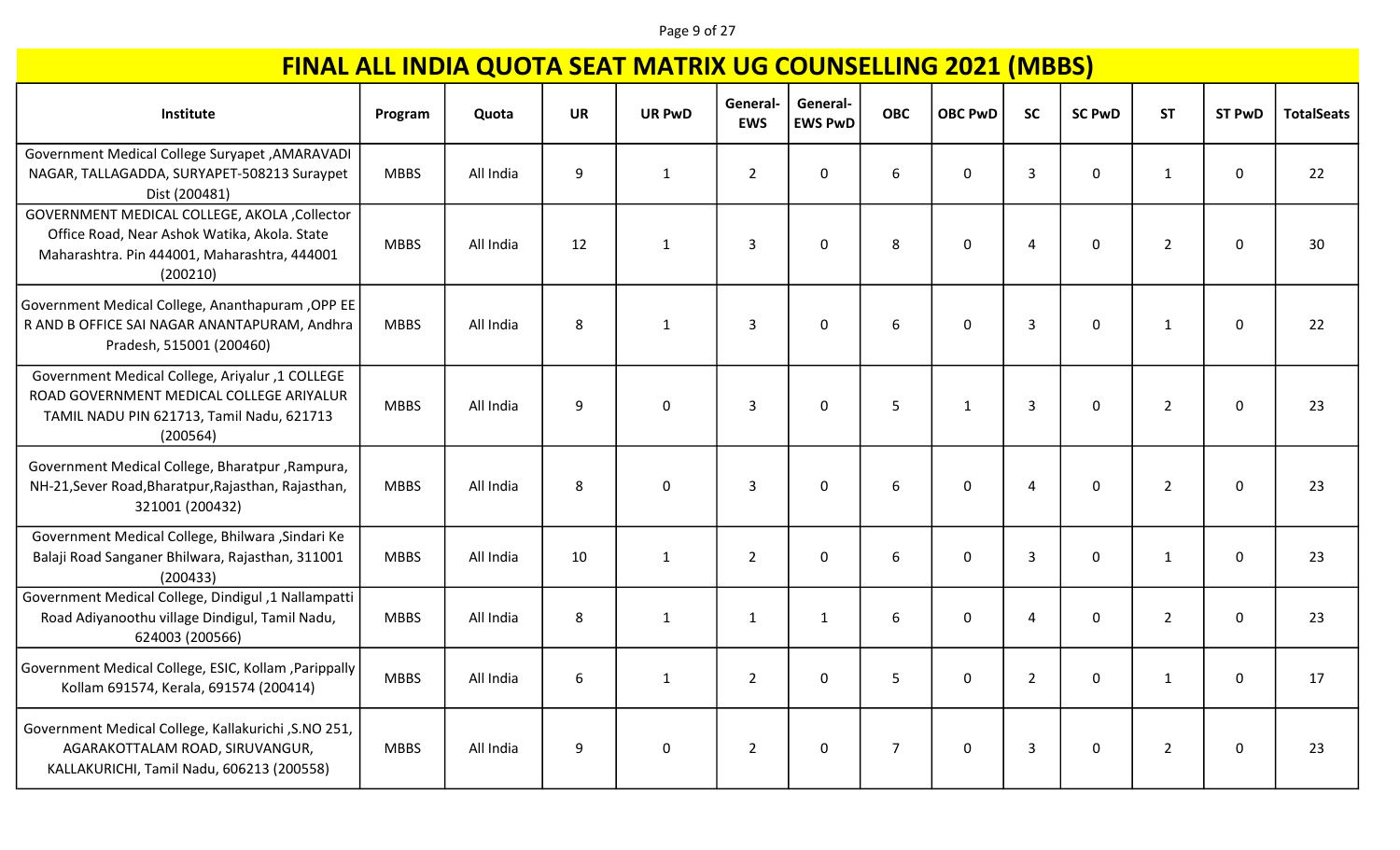### Page 10 of 27

| Institute                                                                                                                                                                       | Program     | Quota     | <b>UR</b>      | <b>UR PwD</b> | General-<br><b>EWS</b> | General-<br><b>EWS PwD</b> | <b>OBC</b>     | <b>OBC PwD</b> | <b>SC</b>      | <b>SC PwD</b> | <b>ST</b>      | <b>ST PwD</b> | <b>TotalSeats</b> |
|---------------------------------------------------------------------------------------------------------------------------------------------------------------------------------|-------------|-----------|----------------|---------------|------------------------|----------------------------|----------------|----------------|----------------|---------------|----------------|---------------|-------------------|
|                                                                                                                                                                                 |             |           |                |               |                        |                            |                |                |                |               |                |               |                   |
| Government Medical College, Kanker, Chhattisgarh<br>, GOVERNMENT MEDICAL COLLEGE NANDANMARA<br>KANKER, Chhattisgarh, 494334 (200577)                                            | <b>MBBS</b> | All India | $\overline{7}$ | $\mathbf 0$   | 1                      | $\mathbf{0}$               | 4              | 0              | $\overline{2}$ | 0             |                | 0             | 15                |
| Government Medical College, Krishnagiri , Block-1,<br>Polupalli, Krishnagiri, Tamil Nadu, 635115 (200562)                                                                       | <b>MBBS</b> | All India | 9              | $\mathbf{1}$  | 3                      | 0                          | 5              | 1              | 3              | 0             |                | 0             | 23                |
| GOVERNMENT MEDICAL COLLEGE, LATUR<br>, Government Medical College, Latur, Behind Old<br>Railway Station, Near Marwadi Rajasthan Vidyalaya,<br>Lat, Maharashtra, 413512 (200211) | <b>MBBS</b> | All India | 8              | 0             | 1                      | 1                          | 6              | 0              | 3              | 1             | $\overline{2}$ | 0             | 22                |
| Government Medical College, Mahabubangar<br>Government Medical College Mahabunagar Editra<br>Villege.Mahabubnagar (200457)                                                      | <b>MBBS</b> | All India | 8              | 0             | $\overline{2}$         | 0                          | 6              | 0              | $\overline{3}$ | 1             | 2              | 0             | 22                |
| GOVERNMENT MEDICAL COLLEGE, MIRAJ<br>,Pandharpur Road Miraj tal Miraj Dist sangli,<br>Maharashtra, 416410 (200212)                                                              | <b>MBBS</b> | All India | 12             | $\mathbf{1}$  | 3                      | 0                          | $\overline{7}$ | 1              | $\overline{a}$ | 0             | $\overline{2}$ | 0             | 30                |
| Government Medical College, Nagapattinam<br>, NO.1, MANALMEDU, ORATHUR VILLAGE,<br>NAGAPATTINAM TK, NAGAPATTINAM DISTRICT, Tamil<br>Nadu, 611108 (200571)                       | <b>MBBS</b> | All India | 9              | 0             | $\overline{2}$         | $\mathbf 0$                | 6              | $\mathbf 0$    | 3              | 1             | 1              | 1             | 23                |
| Government medical College, Namakkal , 353 MASTER<br>PLAN COMPLEX SILUVAMPATTY NAMAKKAL, Tamil<br>Nadu, 637003 (200557)                                                         | <b>MBBS</b> | All India | 5              | $\mathbf{1}$  | $\overline{2}$         | $\mathbf{0}$               | 4              | $\Omega$       | $\overline{2}$ | $\mathbf{0}$  | 1              | 0             | 15                |
| Government Medical College, Nilgiris, No. 1, INDU<br>NAGAR, MYSORE ROAD, UDHAGAMANDALAM,<br>NILGIRIS DISTRICT, Tamil Nadu, 643005 (200560)                                      | <b>MBBS</b> | All India | 9              | 0             | $\overline{2}$         | $\Omega$                   | 5              | $\mathbf{1}$   | 4              | 0             | $\overline{2}$ | 0             | 23                |
| Government Medical College, Omandurar<br>, GOVERNMENT MEDICAL COLLEGE, OMANDURAR<br>GOVERNMENT ESTATE, WALAJA ROAD, CHENNAI -<br>600 002., Tamil Nadu, 600002 (200261)          | <b>MBBS</b> | All India | $\overline{7}$ | 0             | 1                      | $\Omega$                   | 4              | 0              | $\overline{2}$ | 0             | 1              | 0             | 15                |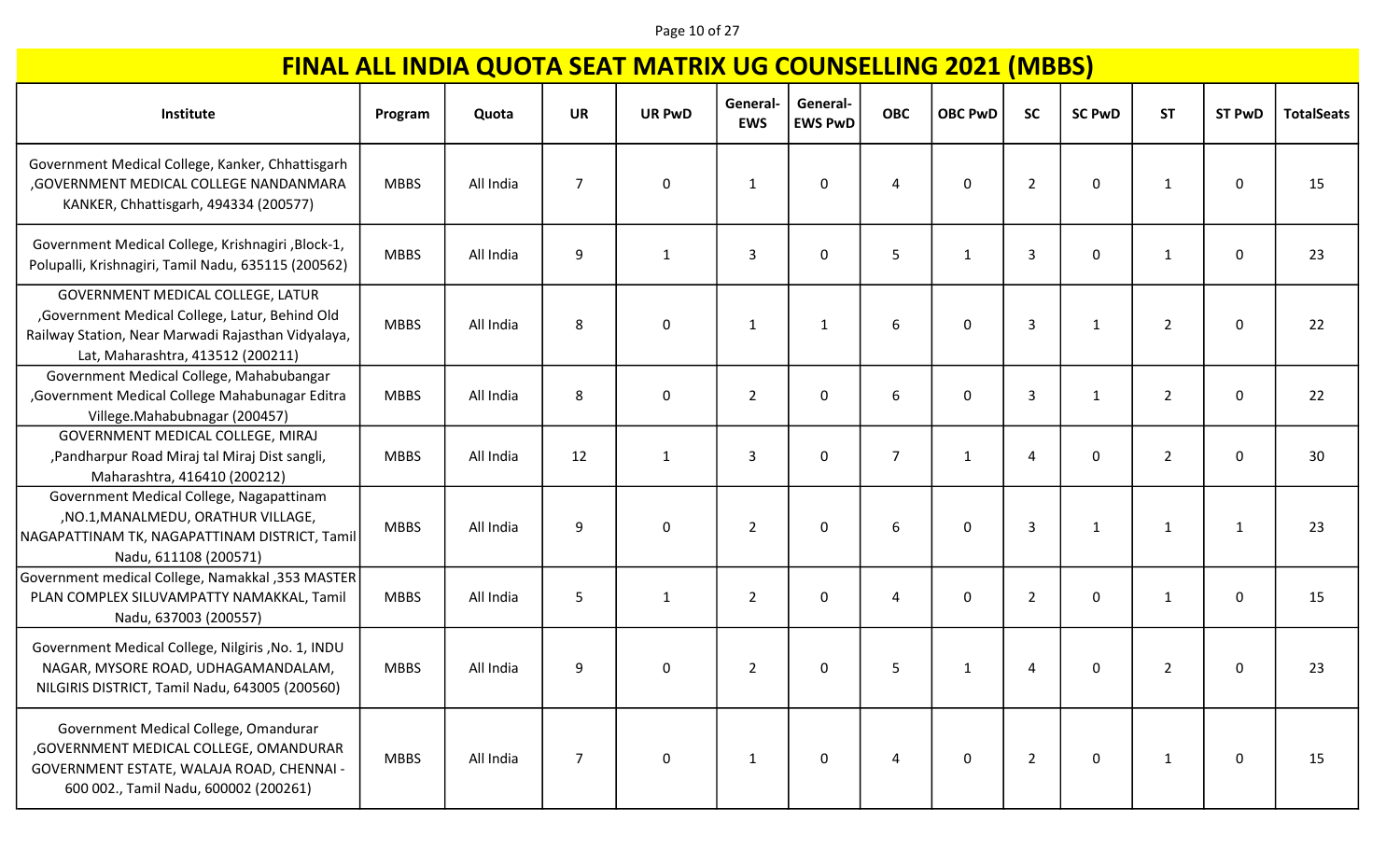### Page 11 of 27

| Institute                                                                                                                                                                  | Program     | Quota     | <b>UR</b>      | <b>UR PwD</b> | General-<br><b>EWS</b> | General-<br><b>EWS PwD</b> | <b>OBC</b> | <b>OBC PwD</b> | <b>SC</b>      | <b>SC PwD</b> | <b>ST</b>      | <b>ST PwD</b> | <b>TotalSeats</b> |
|----------------------------------------------------------------------------------------------------------------------------------------------------------------------------|-------------|-----------|----------------|---------------|------------------------|----------------------------|------------|----------------|----------------|---------------|----------------|---------------|-------------------|
| Government Medical College, Pali, NH-<br>62, Sumerpur Road, Ramasia. Hemawas, Pali (200435)                                                                                | <b>MBBS</b> | All India | 10             | $\mathbf 0$   | $\overline{2}$         | 0                          | 6          | 0              | 4              | 0             | 1              | 0             | 23                |
| Government Medical College, Rajnandgaon, Neeraj<br>Public School, G.E. Road, Behind Village-Pendri,<br>Rajnandgaon, Chhattisgarh, Chhattisgarh, 491441<br>(200122)         | <b>MBBS</b> | All India | $\overline{7}$ | $\mathbf 0$   | $\overline{2}$         | $\mathbf 0$                | 5          | $\mathbf{0}$   | $\overline{3}$ | 0             | 1              | 0             | 18                |
| Government Medical College, Ramanathapuram, No<br>1, Patinamkathan, Collectorate Backside,<br>Ramanathapuram., Tamil Nadu, 623501 (200567)                                 | <b>MBBS</b> | All India | 5              | $\mathbf{1}$  | $\overline{2}$         | 0                          | 4          | 0              | $\overline{2}$ | 0             | 1              | $\mathbf 0$   | 15                |
| GOVERNMENT MEDICAL COLLEGE, SURAT, Out Side<br>Majura Gate, New Civil Hospital Campus, Opp. Income<br>Tax office, Surat - 395001, Gujarat, 395001 (200138)                 | <b>MBBS</b> | All India | 15             | $\mathbf{1}$  | 4                      | 0                          | 9          | 1              | 5              | 0             | $\overline{2}$ | 0             | 37                |
| Government Medical College, Thiruvallur , BLOCK 1<br>MASTER PLAN COMPLEX THIRUVALLUR<br>COLLECTORATE PERUMBAKKAM VILLAGE<br>THIRUVALLUR, Tamil Nadu, 602001 (200559)       | <b>MBBS</b> | All India | $\overline{7}$ | 0             | 1                      | 0                          | $\Delta$   | 0              | $\overline{2}$ | 0             | $\mathbf{1}$   | 0             | 15                |
| <b>Government Medical College, Tiruppur, 18</b><br>DHARAPURAM ROAD TIRUPPUR TAMILNADU 641608,<br>Tamil Nadu, 641608 (200561)                                               | <b>MBBS</b> | All India | 5              | $\mathbf 0$   | $\overline{2}$         | 0                          | 4          | 0              | 3              | 0             | 1              | 0             | 15                |
| Government Medical College, Virudhunagar, No.1,<br>COLLECTORATE MASTER PLAN COMPLEX<br>KOORAIKUNDU VILLAGE, VIRUDHUNAGAR., Tamil<br>Nadu, 626002 (200555)                  | <b>MBBS</b> | All India | $\overline{7}$ | $\mathbf{1}$  | $\overline{2}$         | 1                          | 6          | 1              | $\overline{3}$ | 0             | $\overline{2}$ | 0             | 23                |
| Government of Medical College and Hospital,<br>Balasore, Remuna, Balasore, 756019 (200437)                                                                                 | <b>MBBS</b> | All India | 6              | $\mathbf{1}$  | $\mathbf{1}$           | 0                          | 4          | 0              | $\overline{2}$ | 0             | 1              | 0             | 15                |
| Govt institute of Medcial Sciences Kasna<br>, GOVERNMENT INSTITUTE OF MEDICAL SCIENCES<br>GREATER NOIDA GAUTAM BUDH NAGAR UTTAR<br>PRADESH, Uttar Pradesh, 201310 (200486) | <b>MBBS</b> | All India | 6              | $\mathbf 0$   | $\overline{2}$         | 0                          | 4          | 0              | $\overline{2}$ | 0             | 1              | $\mathbf 0$   | 15                |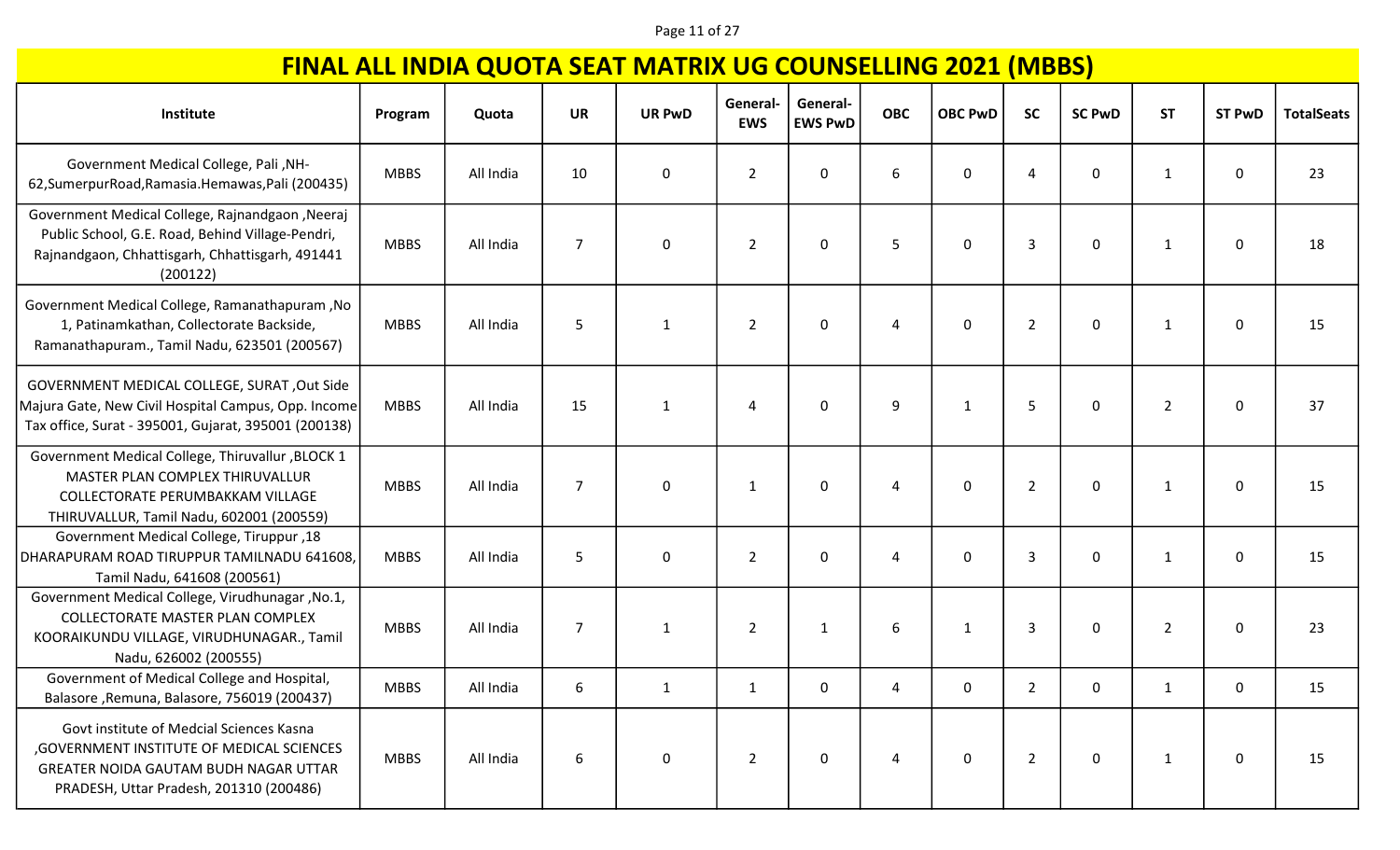### Page 12 of 27

| Institute                                                                                                                                                    | Program     | Quota     | <b>UR</b>      | <b>UR PwD</b> | General-       | General-       | <b>OBC</b>     | <b>OBC PwD</b> | <b>SC</b>      | <b>SC PwD</b> | <b>ST</b>      | <b>ST PwD</b> | <b>TotalSeats</b> |
|--------------------------------------------------------------------------------------------------------------------------------------------------------------|-------------|-----------|----------------|---------------|----------------|----------------|----------------|----------------|----------------|---------------|----------------|---------------|-------------------|
|                                                                                                                                                              |             |           |                |               | <b>EWS</b>     | <b>EWS PwD</b> |                |                |                |               |                |               |                   |
| Govt Medical College Badaun , Gunera Wazidpur<br>Ujhani Road Badaun U.P. 243601 (200493)                                                                     | <b>MBBS</b> | All India | 6              | $\mathbf{1}$  | $\mathbf{1}$   | $\mathbf 0$    | 4              | 0              | $\overline{2}$ | 0             | $\mathbf{1}$   | 0             | 15                |
| Govt Medical College Baramati , Plot No P107 MIDC<br>area Opposite Women Hospital Baramati Taluka<br>Baramati District Pune, Maharashtra, 413133<br>(200497) | <b>MBBS</b> | All India | 6              | 0             | $\overline{2}$ | $\mathbf 0$    | 3              | $\mathbf{1}$   | $\overline{2}$ | 0             | 1              | 0             | 15                |
| Govt Medical College Barmer Rajasthan, NH-15,<br>JAISALMER ROAD, VILLAGE-JALIPA, BARMER (200478)                                                             | <b>MBBS</b> | All India | 8              | $\pmb{0}$     | $\overline{2}$ | 0              | 5              | $\mathbf{1}$   | $\overline{2}$ | 0             | $\mathbf{1}$   | 0             | 19                |
| Govt Medical College Basti , RAMPUR TAHSIL SADAR<br>BASTI BASTI, Uttar Pradesh, 272124 (200490)                                                              | <b>MBBS</b> | All India | 6              | 0             | $\mathbf{1}$   | $\mathbf 0$    | 4              | 0              | $\overline{2}$ | 1             | 0              | 1             | 15                |
| Govt Medical College Faizabad , GANJA, PARGANA-<br>HAVELI AWADH, TAHSIL- SADAR AYODHYA<br>(FAIZABAD), Uttar Pradesh, 224001 (200489)                         | <b>MBBS</b> | All India | 6              | 0             | $\overline{2}$ | $\mathbf 0$    | 3              | 1              | $\overline{2}$ | 0             | 1              | 0             | 15                |
| <b>Govt Medical College Firozabad , DAULATTAPUR</b><br>JALESHAR ROAD NARKHI FIROZABAD, Uttar Pradesh,<br>283203 (200473)                                     | <b>MBBS</b> | All India | 5              | 1             | $\overline{2}$ | $\mathbf 0$    | 4              | 0              | $\overline{2}$ | 0             | 1              | 0             | 15                |
| Govt Medical College Kannur , P.O Pariyaram Medical<br>College, Kannur, Kerala 670503 (200485)                                                               | <b>MBBS</b> | All India | 4              | $\pmb{0}$     | $\mathbf{1}$   | 1              | 4              | $\mathbf{0}$   | $\overline{2}$ | $\mathbf{1}$  | $\overline{2}$ | 0             | 15                |
| Govt Medical College Nalgonda , OFFICE OF THE<br>PRINCIPAL, GOVERNMENT MEDICAL COLLEGE<br>NALGONDA, NEAR BUS STAND, NALGONDA (200482)                        | <b>MBBS</b> | All India | $\overline{7}$ | $\mathbf{1}$  | $\overline{2}$ | 0              | 6              | 0              | $\overline{4}$ | 0             | $\overline{2}$ | 0             | 22                |
| Govt Medical College Ratlam , Gram Banjali, Sailana<br>Road, NH927A, Madhya Pradesh 457001, India,<br>Madhya Pradesh, 457001 (200479)                        | <b>MBBS</b> | All India | 10             | $\mathbf{1}$  | 3              | $\mathbf 0$    | $\overline{7}$ | 0              | 4              | 0             | $\overline{2}$ | 0             | 27                |
| Govt Medical College Shahdol , GRAM CHAMPA KUDRI<br>ROAD NEAR NEW BUS STAND SHAHDOL MP (200471)                                                              | <b>MBBS</b> | All India | 5              | 0             | $\mathbf{1}$   | 0              | 3              | $\mathbf{1}$   | $\mathsf{3}$   | 0             | $\overline{2}$ | 0             | 15                |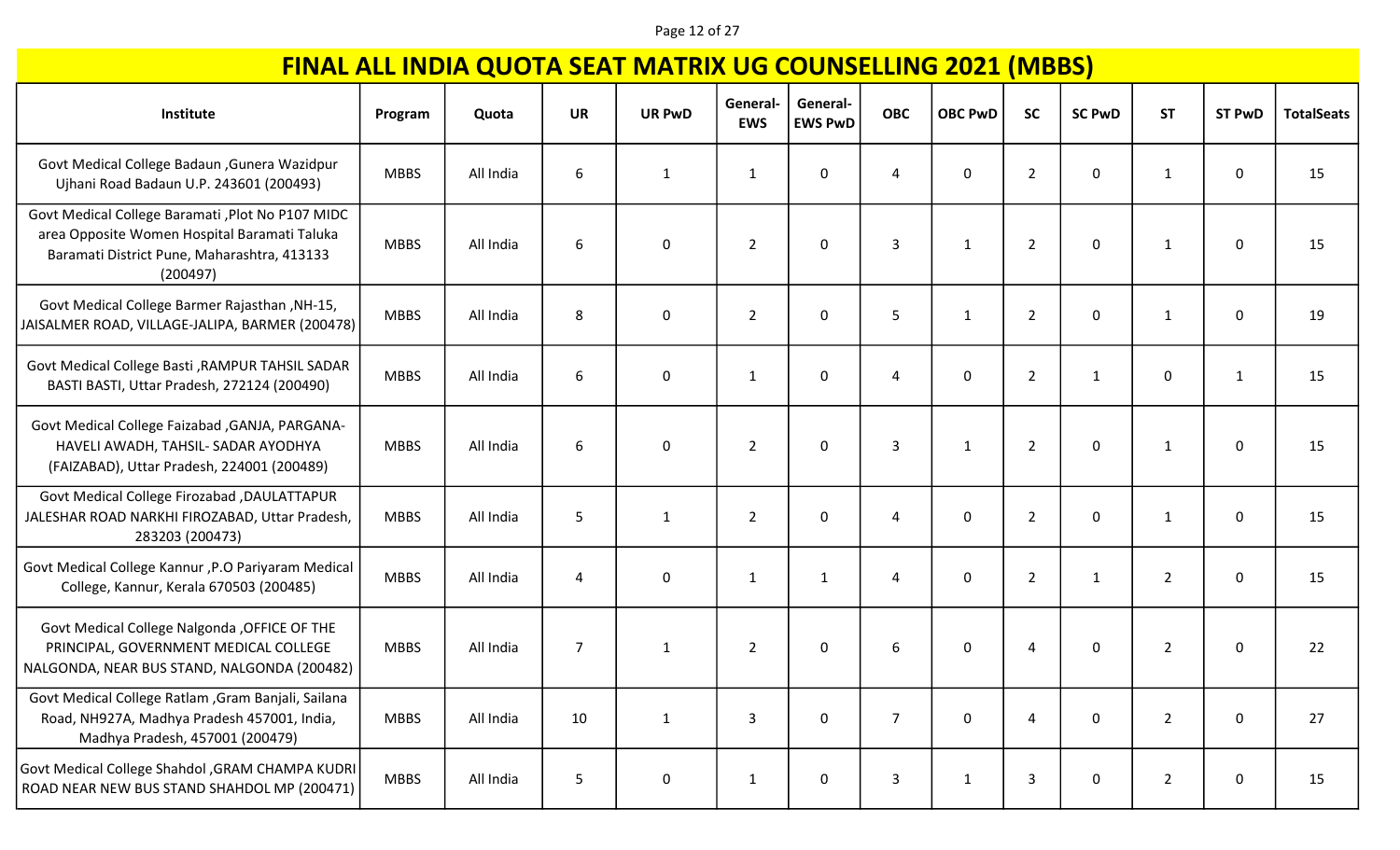### Page 13 of 27

| Institute                                                                                                                                           | Program     | Quota     | <b>UR</b>        | <b>UR PwD</b> | General-<br><b>EWS</b> | General-<br><b>EWS PwD</b> | <b>OBC</b>     | <b>OBC PwD</b> | <b>SC</b>      | <b>SC PwD</b> | <b>ST</b>      | <b>ST PwD</b> | <b>TotalSeats</b> |
|-----------------------------------------------------------------------------------------------------------------------------------------------------|-------------|-----------|------------------|---------------|------------------------|----------------------------|----------------|----------------|----------------|---------------|----------------|---------------|-------------------|
|                                                                                                                                                     |             |           |                  |               |                        |                            |                |                |                |               |                |               |                   |
| Govt Medical college Shivpuri , Near Katha Mill,<br>Gwalior Bypass Highway, Shivpuri (200488)                                                       | <b>MBBS</b> | All India | 6                | $\mathbf 0$   | $\mathbf{1}$           | $\mathbf{1}$               | $\overline{4}$ | $\mathbf 0$    | $\mathbf{1}$   | $\mathbf{1}$  | 0              | $\mathbf{1}$  | 15                |
| Govt Medical College, Churu , SHEKHAWAT COLONY,<br>CIVIL LINES ROAD, CHURU (200430)                                                                 | <b>MBBS</b> | All India | 8                | $\mathbf 0$   | $2^{\circ}$            | $\mathbf 0$                | 5              | $\mathbf{1}$   | $\overline{4}$ | 0             | $\overline{2}$ | $\mathbf 0$   | 22                |
| Govt Medical College, Dungarpur , VILLAGE- THANA<br>DUNGARPUR, Rajasthan, 314001 (200429)                                                           | <b>MBBS</b> | All India | 8                | $\mathbf{1}$  | $\overline{3}$         | 0                          | 6              | $\mathbf 0$    | $\overline{2}$ | $\mathbf{1}$  | $\mathbf{1}$   | 1             | 23                |
| Govt Medical College, Ernakulam , HMT COLONY PO,<br>KALAMASSERY, ERNAKULAM DISTRICT (200187)                                                        | <b>MBBS</b> | All India | 8                | $\mathbf 0$   | $\mathbf{1}$           | 0                          | $\mathbf{3}$   | $\mathbf{1}$   | $\overline{2}$ | 0             | $\mathbf{1}$   | $\mathbf 0$   | 16                |
| Govt Medical College, Palakkad, NH-544, EAST<br>YAKKARA, KUNNATHURMEDU POST, PALAKKAD-<br>678013, Kerala, 678013 (200188)                           | <b>MBBS</b> | All India | $\overline{7}$   | $\mathbf 0$   | $\mathbf{1}$           | $\mathbf 0$                | $\overline{4}$ | $\mathbf{0}$   | $\overline{2}$ | 0             | $\mathbf{1}$   | $\mathbf 0$   | 15                |
| GOVT. DHARAMAPURI MED COLL, DHARMAPURI<br>, NETHAJI BYPASS ROAD DHARMAPURI, Tamil Nadu,<br>636701 (200262)                                          | <b>MBBS</b> | All India | 4                | $\mathbf{1}$  | $\overline{2}$         | 0                          | $\mathbf{3}$   | $\mathbf{1}$   | 3              | 0             | $\mathbf{1}$   | $\mathbf 0$   | 15                |
| GOVT. KILPAUK MEDICAL COLLEGE, CHENNAI, No. 822,<br>EVR Periyar salai, Kilpauk, Chennai, Tamil Nadu,<br>600010 (200263)                             | <b>MBBS</b> | All India | 10               | $\mathbf 0$   | $\overline{2}$         | $\mathbf 0$                | 6              | $\mathbf 0$    | 3              | 0             | $\overline{2}$ | 0             | 23                |
| Govt. Medical College and Hospital, Chandrapur<br>, GOVT. MEDICAL COLLEGE CHANDRAPUR, RAM<br>NAGAR, CHANDRAPUR (200216)                             | <b>MBBS</b> | All India | 9                | $\pmb{0}$     | $\overline{2}$         | 0                          | 6              | $\mathbf 0$    | $\overline{4}$ | 0             | $\overline{2}$ | 0             | 23                |
| Govt. Medical College ESI and Hospital, Coimbatore<br>,KAMARAJAR ROAD, VARADHARAJAPURAM,<br>SINGANALLUR, COIMBATORE, Tamil Nadu, 641015<br>(200264) | <b>MBBS</b> | All India | $\boldsymbol{6}$ | $\mathbf{1}$  | $\mathbf{1}$           | 0                          | 4              | $\mathbf 0$    | $\mathbf{1}$   | $\mathbf{1}$  | $\mathbf{1}$   | $\mathbf 0$   | 15                |
| Govt. Medical College Karur , SANAPIRATTI VILLAGE<br>NORTH GANDHIGRAMAM KARUR TAMILNADU, Tamil<br>Nadu, 639004 (200499)                             | <b>MBBS</b> | All India | 9                | $\mathbf 0$   | $\overline{2}$         | 0                          | 6              | $\mathbf 0$    | 4              | 0             | $\mathbf{1}$   | $\mathbf 0$   | 22                |
| Govt. Medical College, Kannauj , Tirwa Road, Kannauj,<br>Uttar Pradesh, 209732 (200293)                                                             | <b>MBBS</b> | All India | $\overline{7}$   | $\mathbf 0$   | $\mathbf{1}$           | 0                          | 4              | $\mathbf 0$    | $\overline{2}$ | 0             | $\mathbf{1}$   | $\mathbf 0$   | 15                |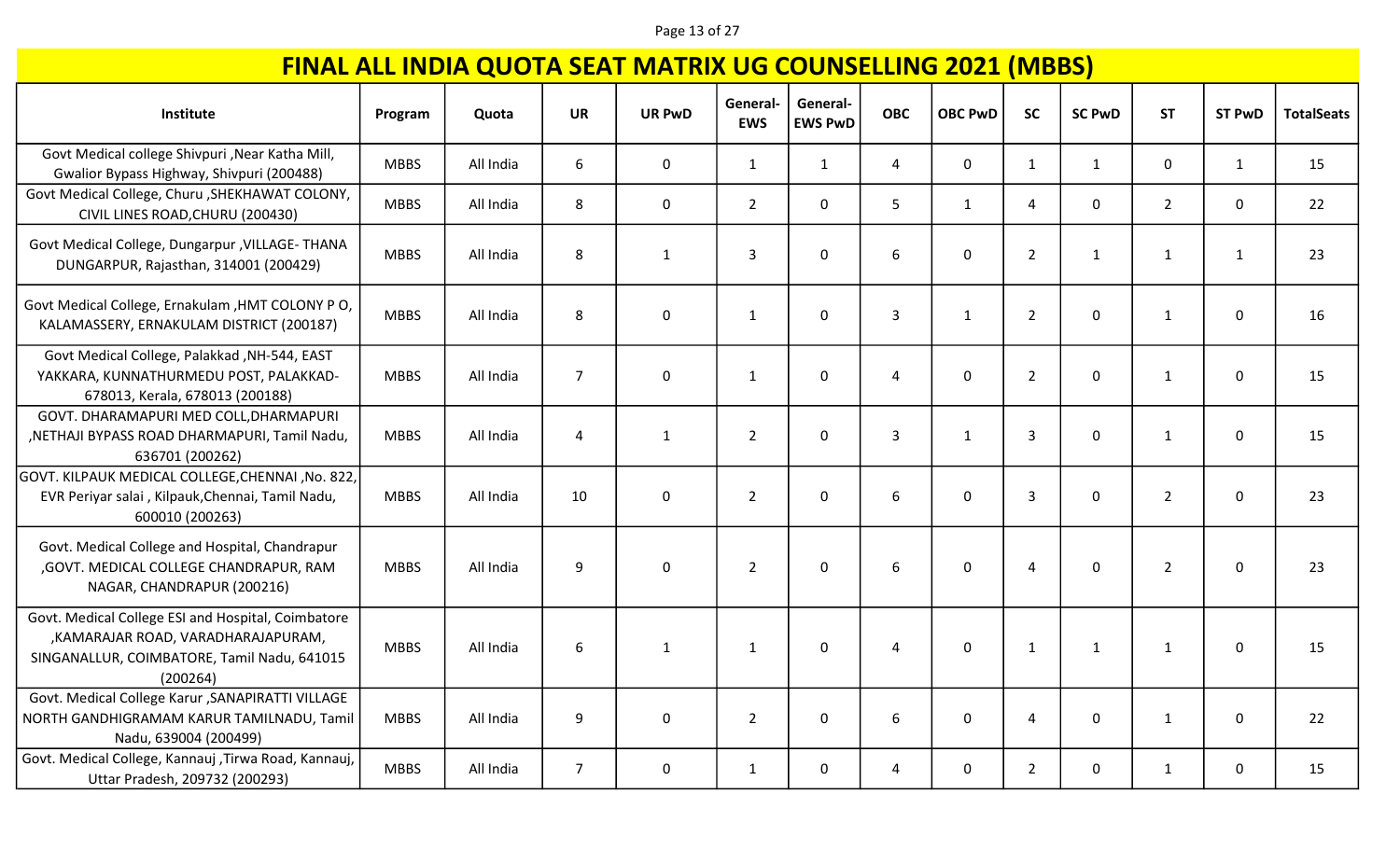### Page 14 of 27

| Institute                                                                                                                                         | Program     | Quota     | <b>UR</b> | <b>UR PwD</b> | General-<br><b>EWS</b> | General-<br><b>EWS PwD</b> | <b>OBC</b>     | <b>OBC PwD</b> | <b>SC</b>      | <b>SC PwD</b> | <b>ST</b>      | <b>ST PwD</b> | <b>TotalSeats</b> |
|---------------------------------------------------------------------------------------------------------------------------------------------------|-------------|-----------|-----------|---------------|------------------------|----------------------------|----------------|----------------|----------------|---------------|----------------|---------------|-------------------|
| Govt. Medical College, Khandwa, Luv-Kush<br>Nagar, Mundi Road, Khandwa (M.P.) (200480)                                                            | <b>MBBS</b> | All India | 6         | $\mathbf{1}$  | $\overline{2}$         | $\mathbf 0$                | 5 <sup>1</sup> | $\mathbf 0$    | $\overline{3}$ | 0             | $\mathbf{1}$   | $\mathbf 0$   | 18                |
| GOVT. MEDICAL COLLEGE, KOTTAYAM<br>, GANDHINAGAR P O KOTTAYAM KERALA 686008,<br>Kerala, 686008 (200193)                                           | <b>MBBS</b> | All India | 11        | $\mathbf 0$   | $\overline{2}$         | $\mathbf 0$                | $\overline{7}$ | $\mathbf 0$    | 4              | 0             | $\overline{2}$ | 0             | 26                |
| GOVT. MEDICAL COLLEGE, KOZHIKODE , Principal,<br>Govt. Medical College, Medical College (P.O)-<br>Kozhikode, Kerala, 673008 (200194)              | <b>MBBS</b> | All India | 13        | $\mathbf{1}$  | 5                      | $\mathbf 0$                | 9              | $\mathbf{1}$   | 6              | 0             | 3              | 0             | 38                |
| GOVT. MEDICAL COLLEGE, NAGPUR, Hanuman<br>Nagar, Nagpur (200217)                                                                                  | <b>MBBS</b> | All India | 13        | $\mathbf{1}$  | $\overline{4}$         | $\mathbf 0$                | 11             | $\mathbf 0$    | 6              | 0             | $\overline{3}$ | $\mathbf 0$   | 38                |
| GOVT. MEDICAL COLLEGE, AURANGABAD<br>, Government Medical College, Aurangabad, Jubli Park,<br>Panchakki Road, Aurangabad (M.S.). (200218)         | <b>MBBS</b> | All India | 13        | 0             | $\overline{3}$         | $\mathbf{0}$               | $\overline{7}$ | $\mathbf{1}$   | $\overline{4}$ | 0             | $\overline{2}$ | 0             | 30                |
| GOVT. MEDICAL COLLEGE, PATIALA , Sangrur road<br>Government Medical College, Patiala (200244)                                                     | <b>MBBS</b> | All India | 15        | $\mathbf 0$   | $\overline{3}$         | $\mathbf 0$                | 9              | $\Omega$       | 5              | 0             | $\overline{2}$ | $\mathbf 0$   | 34                |
| GOVT. MEDICAL COLLEGE, TIRUNELVELI, DEAN<br>TIRUNELVELI MEDICAL COLLEGE HIGHGROUND<br>TIRUNELVELI, Tamil Nadu, 627011 (200265)                    | <b>MBBS</b> | All India | 15        | $\mathbf 1$   | $\overline{3}$         | $\mathbf 0$                | 10             | $\mathbf 0$    | 5              | $\mathbf{1}$  | 3              | 0             | 38                |
| GOVT. MOHAN KUMARAMANGALAM M.C., SALEM<br>, MAJEERA KOLLAPPATTI, Salem steel Plant Road<br>Salem 636030 TamilNadu, Tamil Nadu, 636030<br>(200266) | <b>MBBS</b> | All India | 6         | $\mathbf 0$   | $\overline{2}$         | $\mathbf 0$                | 4              | $\mathbf 0$    | $\overline{2}$ | 0             | $\mathbf{1}$   | 0             | 15                |
| Govt. Pudukkottai Medical College Hopt., Pudukkott<br>, MULLUR PUDUKKOTTAI PO PUDUKKOTTAI, Tamil<br>Nadu, 622004 (200267)                         | <b>MBBS</b> | All India | 10        | $\mathbf 0$   | $\overline{2}$         | $\mathbf 0$                | 5              | $\mathbf{1}$   | $\overline{3}$ | 0             | $\overline{2}$ | $\mathbf 0$   | 23                |
| Govt. Sivgangai M. C. Sivagangai , MANAMADURAI<br>MAIN ROAD, KEELA VANIYANKUDI, SIVAGANGAI<br>(200268)                                            | <b>MBBS</b> | All India | 5         | $\mathbf{1}$  | $\mathbf{1}$           | $\mathbf 0$                | 4              | $\mathbf{0}$   | 3              | 0             | $\mathbf{1}$   | 0             | 15                |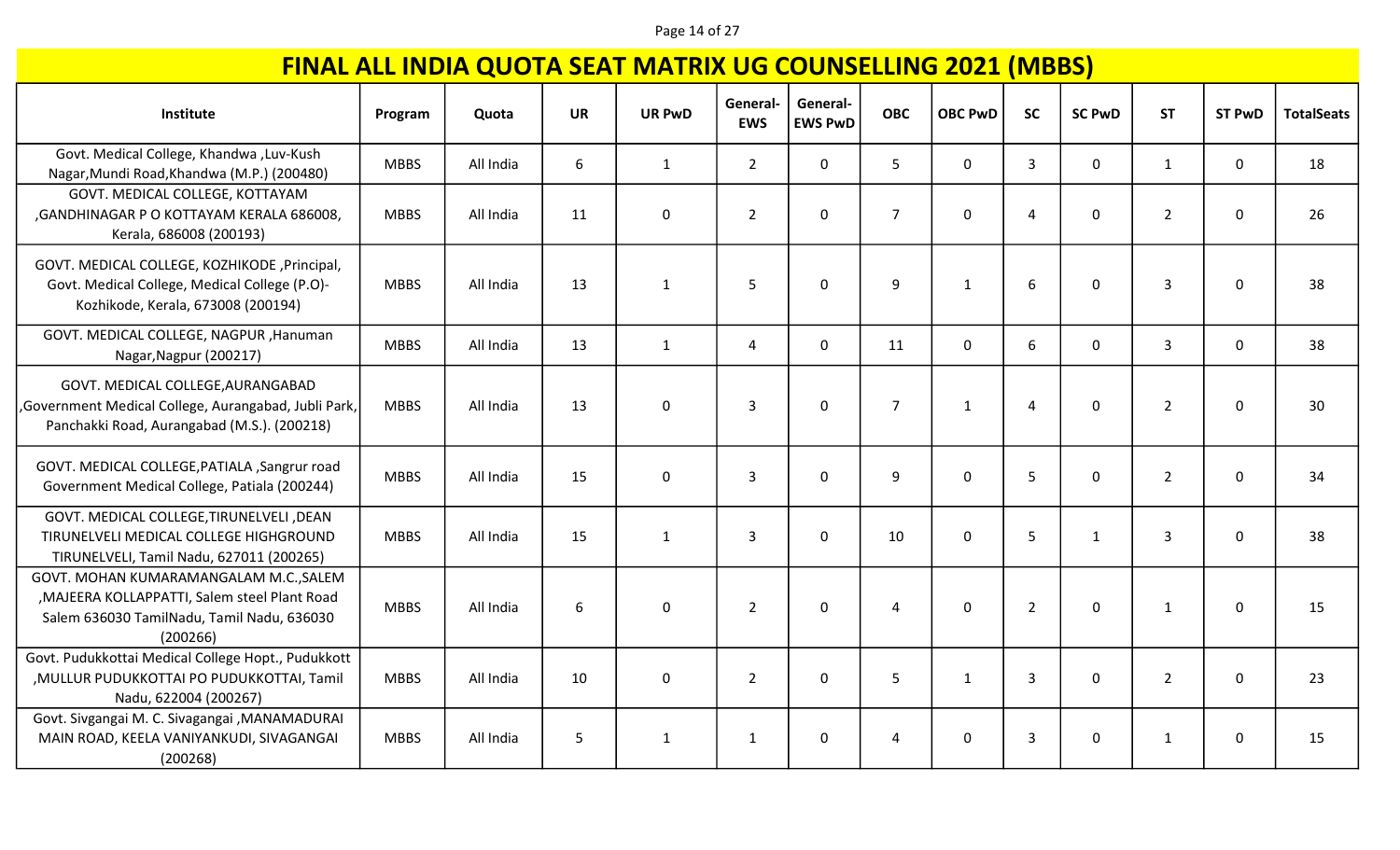### Page 15 of 27

| Institute                                                                                                                                                                | Program     | Quota     | <b>UR</b>      | <b>UR PwD</b> | General-<br><b>EWS</b> | General-<br><b>EWS PwD</b> | <b>OBC</b>     | <b>OBC PwD</b> | <b>SC</b>      | <b>SC PwD</b> | <b>ST</b>      | <b>ST PwD</b> | <b>TotalSeats</b> |
|--------------------------------------------------------------------------------------------------------------------------------------------------------------------------|-------------|-----------|----------------|---------------|------------------------|----------------------------|----------------|----------------|----------------|---------------|----------------|---------------|-------------------|
| GOVT. VELLORE MEDICAL COLLEGE, VELLORE<br>,Government Vellore Medical College and Hospital,<br>Adukkamparai, Vellore., Tamil Nadu, 632011 (200269)                       | <b>MBBS</b> | All India | 6              | $\mathbf 0$   | $\overline{2}$         | 0                          | $\overline{A}$ | $\mathbf 0$    | $\overline{2}$ | $\mathbf 0$   | 1              | 0             | 15                |
| GOVT. MEDICAL COLLEGE, AMRITSAR, Majitha Road,<br>Ghala Mala Chowk Amritsar, 143001 (200246)                                                                             | <b>MBBS</b> | All India | 14             | $\mathbf{1}$  | 3                      | 0                          | 10             | 0              | 6              | 0             | 3              | 0             | 37                |
| GOVT.MEDICAL COLLEGE, KOTA, Rangbari Road Kota,<br>Rajasthan, 324005 (200250)                                                                                            | <b>MBBS</b> | All India | 14             | $\mathbf{1}$  | 3                      | 1                          | 10             | $\mathbf{1}$   | 5              | $\mathsf{O}$  | 3              | 0             | 38                |
| GOVT.MEDICAL COLLEGE, THRISSUR , Govt.Medical<br>College, Thrissur, Medical College P.O, Pin -680596,<br>Thrissur District., Kerala, 680596 (200195)                     | <b>MBBS</b> | All India | 10             | $\mathbf{1}$  | $\overline{2}$         | $\mathbf{0}$               | $\overline{7}$ | $\mathbf 0$    | $\mathbf{3}$   | 1             | 1              | 1             | 26                |
| GOVT.MEDICAL COLLEGE, THIRUVANANTHAPURAM<br>OFFICE OF THE PRINCIPAL, GOVT. MEDICAL COLLEGE<br>THIRUVANANTHAPURAM, MEDICAL COLLEGE<br>PO, KERALA, Kerala, 695011 (200196) | <b>MBBS</b> | All India | 14             | $\mathbf{1}$  | 4                      | 0                          | 9              | $\mathbf{1}$   | 6              | 0             | 3              | 0             | 38                |
| GRANT MEDICAL COLL & SIR J.J.HOSP, MUMBAI, Sir JJ<br>Group of HospitalCompound, Sir JJ Road, Byculla<br>Mumbai, Maharashtra, 400008 (200219)                             | <b>MBBS</b> | All India | 14             | 1             | 4                      | $\mathbf{0}$               | 10             | $\mathbf 0$    | 5              | $\mathbf{1}$  | $\overline{2}$ | 1             | 38                |
| GTMC, THIRUVARUR, MASTER PLAN COMPLEX,<br>VILAMAL VILLAGE, THIRUVARUR, Tamil Nadu, 610004<br>(200270)                                                                    | <b>MBBS</b> | All India | $\overline{7}$ | $\mathbf 0$   | 1                      | 0                          | 4              | $\mathbf{0}$   | $\overline{2}$ | 0             | $\mathbf{1}$   | 0             | 15                |
| Gulbarga Institute of Medical Sciences, Gulbarga<br>, Gulbarga Institute of Medical Sciences, Veeresh<br>Nagar, Sedam Road, Kalaburagi, Karnataka, 585105<br>(200171)    | <b>MBBS</b> | All India | $\,8\,$        | $\mathbf{1}$  | $\overline{2}$         | $\mathbf{0}$               | 6              | $\mathbf 0$    | 3              | $\mathbf{1}$  | $\overline{2}$ | 0             | 23                |
| <b>GUNTUR MEDICAL COLLEGE, GUNTUR, Kannavarithoa</b><br>Opp. NGOs Association Building (200423)                                                                          | <b>MBBS</b> | All India | 15             | $\mathbf 0$   | 3                      | $\mathbf 0$                | 10             | $\mathbf 0$    | 5              | $\mathbf{1}$  | 3              | 0             | 37                |
| GURU GOVIND SINGH MED COLL, FARIDKOT, Sadiq<br>Road, Faridkot., Punjab, 151203 (200247)                                                                                  | <b>MBBS</b> | All India | $\overline{7}$ | $\mathbf 0$   | $\overline{2}$         | 0                          | 4              | $\mathbf{1}$   | 3              | 0             | $\overline{2}$ | $\mathbf 0$   | 19                |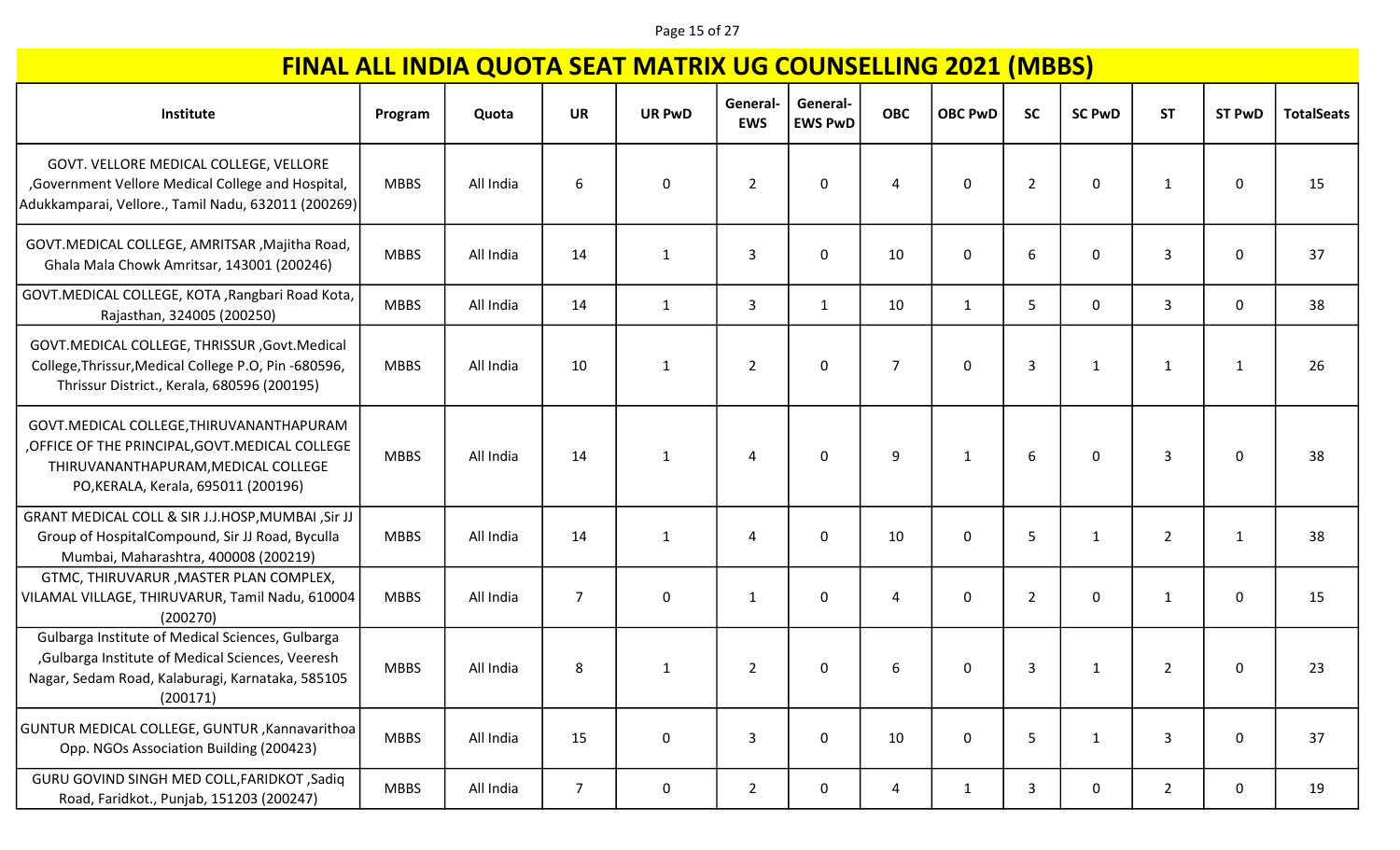#### Page 16 of 27

| Institute                                                                                                                                                                 | Program     | Quota     | <b>UR</b>      | <b>UR PwD</b> | General-<br><b>EWS</b> | General-<br><b>EWS PwD</b> | <b>OBC</b>     | <b>OBC PwD</b> | <b>SC</b>      | <b>SC PwD</b> | <b>ST</b>      | <b>ST PwD</b> | <b>TotalSeats</b> |
|---------------------------------------------------------------------------------------------------------------------------------------------------------------------------|-------------|-----------|----------------|---------------|------------------------|----------------------------|----------------|----------------|----------------|---------------|----------------|---------------|-------------------|
| GUWAHATI MEDICAL COLLEGE, GUWAHATI<br>, Narakasur Hill top, Bhangagarh, Guwahati, Assam,<br>781032 (200104)                                                               | <b>MBBS</b> | All India | 11             | $\mathbf 0$   | 3                      | $\mathbf 0$                | $\overline{7}$ | $\mathbf{1}$   | 5              | 0             | 3              | 0             | 30                |
| GVMC, VILLUPURAM ,THE DEAN, GOVT. VILLUPURAM<br>MEDICAL COLLEGE, TRICHY TRUNK ROAD,<br>MUNDIYAMPAKKAM, VILLUPURAM DISTRICT, Tamil<br>Nadu, 605601 (200271)                | <b>MBBS</b> | All India | 5              | $\mathbf{1}$  | $\overline{2}$         | $\mathbf 0$                | 4              | $\mathbf 0$    | $\overline{2}$ | 0             | $\mathbf{1}$   | $\mathbf{0}$  | 15                |
| HASSAN INST. MEDICAL SCIENCES, HASSAN , SRI<br>CHAMARAJENDRA HOSPITAL PREMISES, OPPOSITE<br>DISTRICT SESSION COURT, HASSAN, Karnataka, 573201<br>(200172)                 | <b>MBBS</b> | All India | 10             | $\mathbf 0$   | $\overline{2}$         | 0                          | 6              | $\mathbf 0$    | $\mathbf{3}$   | $\mathbf 0$   | $\mathbf{1}$   | 0             | 22                |
| INDIRA GANDHI GOVT.MEDICAL COLL., NAGPUR<br>, MEYO HOSPITAL CENTRAL AVENUE ROAD NEAR RAM<br><b>ZULA NAGPUR (200220)</b>                                                   | <b>MBBS</b> | All India | 12             | $\mathbf{1}$  | 3                      | $\mathbf 0$                | $\overline{7}$ | $\mathbf{1}$   | $\overline{4}$ | 0             | $\overline{2}$ | 0             | 30                |
| Indira Gandhi Institute of Medical Sciences, Patna<br>, RAZA BAZAR, SHEIKHPURA, PATNA (200112)                                                                            | <b>MBBS</b> | All India | 8              | $\mathbf 0$   | 1                      | $\mathbf{1}$               | 5 <sup>5</sup> | $\mathbf 0$    | $\overline{2}$ | $\mathbf 0$   | $\mathbf{1}$   | 0             | 18                |
| INDIRA GANDHI MEDICAL COLL., SHIMLA ,IGMC<br>SHIMLA NEAR LAKKARBAZAR SHIMLA, Himachal<br>Pradesh, 171001 (200154)                                                         | <b>MBBS</b> | All India | $\overline{7}$ | $\mathbf{1}$  | $\overline{2}$         | $\mathbf{0}$               | 4              | $\mathbf 0$    | 3              | 0             | $\mathbf{1}$   | 0             | 18                |
| Indira Gandhi Medical College & RI, Puducherry<br>,Vazhudavour Road, Kadirkamam (200241)                                                                                  | <b>MBBS</b> | All India | 11             | $\mathbf 0$   | $\overline{3}$         | $\mathbf 0$                | $\overline{7}$ | $\mathbf 0$    | $\overline{3}$ | $\mathbf{1}$  | $\mathbf{1}$   | $\mathbf{1}$  | 27                |
| INST OF PG MED EDU & RESEARCH, KOLKATA, 244 AJC<br>Bose Road, Kolkata, West Bengal, 700020 (200314)                                                                       | <b>MBBS</b> | All India | 11             | $\mathbf{1}$  | 3                      | $\Omega$                   | $\overline{7}$ | $\mathbf{1}$   | 3              | $\mathbf{1}$  | $\overline{2}$ | $\mathbf{1}$  | 30                |
| IRT Perundurai Medical College, Perundurai<br>, GOVERNMENT ERODE MEDICAL COLLEGE<br>PERUNDURAI, PERUNDURAI SANATORIUM POST<br>ERODE DISTRICT, Tamil Nadu, 638053 (200272) | <b>MBBS</b> | All India | 5              | $\mathbf 0$   | $\mathbf{1}$           | $\mathbf 0$                | 3              | $\mathbf{1}$   | $\overline{2}$ | $\mathbf{1}$  | $\mathbf{1}$   | $\mathbf{1}$  | 15                |
| JAWAHAR LAL NEHRU MEDICAL, AJMER, NEAR PATEL<br>STADIUM AJMER, Rajasthan, 305001 (200251)                                                                                 | <b>MBBS</b> | All India | 14             | $\mathbf{1}$  | 3                      | $\mathbf 0$                | 10             | $\mathbf 0$    | 6              | 0             | 3              | 0             | 37                |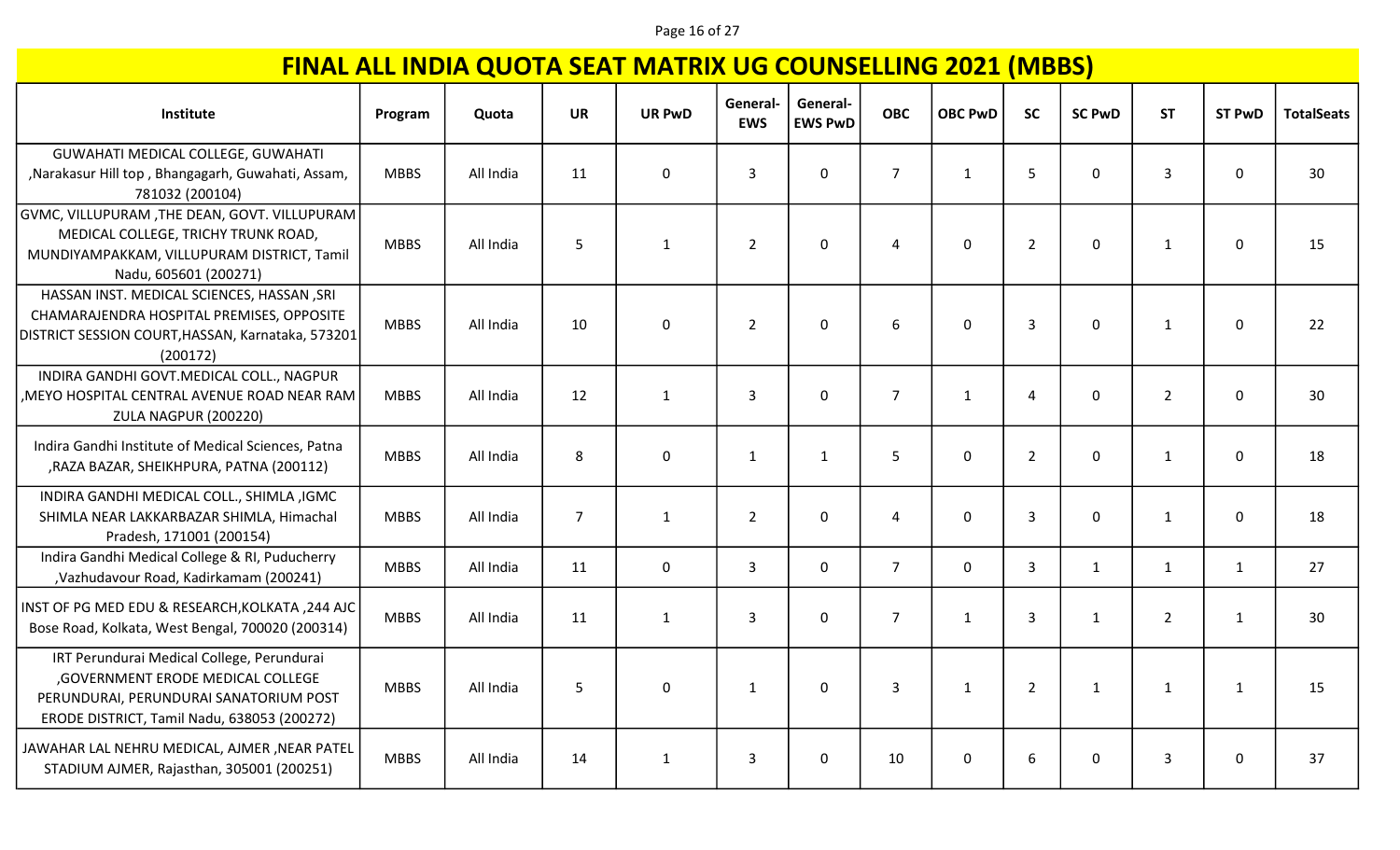#### Page 17 of 27

| Institute                                                                                                                          | Program     | Quota     | <b>UR</b>      | <b>UR PwD</b> | General-<br><b>EWS</b> | General-<br><b>EWS PwD</b> | <b>OBC</b>     | <b>OBC PwD</b> | <b>SC</b>      | <b>SC PwD</b> | <b>ST</b>      | <b>ST PwD</b> | <b>TotalSeats</b> |
|------------------------------------------------------------------------------------------------------------------------------------|-------------|-----------|----------------|---------------|------------------------|----------------------------|----------------|----------------|----------------|---------------|----------------|---------------|-------------------|
| Jawaharlal Nehru Medical College, Bhagalpur<br>, SUKHRAJ RAI PATH, BHAGALPUR (200113)                                              | <b>MBBS</b> | All India | 6              | $\mathbf 0$   | $2^{\circ}$            | $\mathsf{O}$               | 5              | $\mathbf 0$    | 3              | 0             | $2^{\circ}$    | $\mathbf 0$   | 18                |
| JHALAWAR MEDICAL COLLEGE, Jhalawar, NH-52,<br>KOTA ROAD, JHALAWAR, RAJASTHAN (200252)                                              | <b>MBBS</b> | All India | 13             | $\mathbf 0$   | $\overline{3}$         | $\Omega$                   | $\overline{7}$ | $\mathbf{1}$   | $\overline{3}$ | $\mathbf{1}$  | $2^{\circ}$    | $\mathbf 0$   | 30                |
| JLN IMS, IMPHAL, Prompat, Imphal East, Manipur,<br>Manipur, 795005 (200232)                                                        | <b>MBBS</b> | All India | 6              | $\mathbf 0$   | $\mathbf{1}$           | $\mathbf 0$                | $\overline{4}$ | $\mathbf 0$    | $\overline{2}$ | 0             | $\overline{2}$ | $\mathbf 0$   | 15                |
| Jorhat Medical College and Hospital, JORHAT, Kushal<br>Konwar Path, Barbheta, Jorhat, Assam, 785001<br>(200105)                    | <b>MBBS</b> | All India | $\overline{7}$ | $\mathbf{1}$  | $\overline{2}$         | 0                          | 5              | $\mathbf 0$    | 3              | 0             | $\mathbf{1}$   | 0             | 19                |
| K.A.P. VISWANATHAM G.M.C., TIRUCHIRAPALLI<br>, PERIYAMILAGUPARAI, TIRUCHIRAPALLI-620001,<br>Tamil Nadu, 620001 (200273)            | <b>MBBS</b> | All India | 9              | $\mathbf 0$   | 3                      | 0                          | 6              | $\mathbf 0$    | $\overline{3}$ | 0             | $\mathbf{1}$   | $\mathbf 0$   | 22                |
| Kakatiya Medical College Warangal , SVP Road,<br><b>Warangal (200453)</b>                                                          | <b>MBBS</b> | All India | 12             | $\mathbf{1}$  | 3                      | $\mathbf 0$                | $\overline{7}$ | $\mathbf{1}$   | $\overline{4}$ | 0             | $\overline{2}$ | $\mathbf 0$   | 30                |
| Kalpana Chawla Govt. Medical College, Karnal<br>,Kalpana Chawla Govt. Medical College,Karnal,<br>Haryana, Haryana, 132001 (200148) | <b>MBBS</b> | All India | $\overline{7}$ | $\mathbf 0$   | $\mathbf{1}$           | 0                          | 5              | $\mathbf 0$    | 3              | 0             | $\overline{2}$ | 0             | 18                |
| KANYAKUMARI GOVT. MED. COLL., ASARIPALLAM<br>, ASARIPALLAM, KANYAKUMARI DISTRICT-629201,<br>Tamil Nadu, 629201 (200274)            | <b>MBBS</b> | All India | 8              | $\mathbf{1}$  | $\overline{2}$         | 0                          | $\overline{7}$ | $\mathbf 0$    | $\overline{3}$ | 0             | $\overline{2}$ | $\mathbf 0$   | 23                |
| KARNATAK INST. OF MEDICAL SC., HUBLI<br>VIDYANAGAR HUBBALLI, Karnataka, 580021 (200173)                                            | <b>MBBS</b> | All India | 10             | $\mathbf{1}$  | 3                      | $\mathbf 0$                | $\overline{7}$ | $\mathbf{1}$   | 5              | 0             | 3              | 0             | 30                |
| Karwar Institute of Medical Sciences, Karwar<br>, DISTRICT HOSPITAL PREMISES, MG ROAD, KARWAR<br>(200174)                          | <b>MBBS</b> | All India | 9              | $\mathbf 0$   | $\overline{2}$         | 1                          | 6              | $\mathbf 0$    | 3              | 0             | $\mathbf{1}$   | $\mathbf 0$   | 22                |
| KGMC, LUCKNOW, SHAHMINA ROAD, CHOWK,<br><b>LUCKNOW (200296)</b>                                                                    | <b>MBBS</b> | All India | 13             | 1             | 3                      | 1                          | 10             | $\mathbf 0$    | 6              | 0             | 3              | $\mathbf 0$   | 37                |
| Kodagu Institute of Medical Sciences, Kodagu , Kodagu<br>Institute of Medical Sciences, Madikeri. (200175)                         | <b>MBBS</b> | All India | 9              | $\mathbf{1}$  | $\overline{2}$         | 0                          | 6              | $\mathbf 0$    | 3              | 0             | $\overline{2}$ | $\mathbf 0$   | 23                |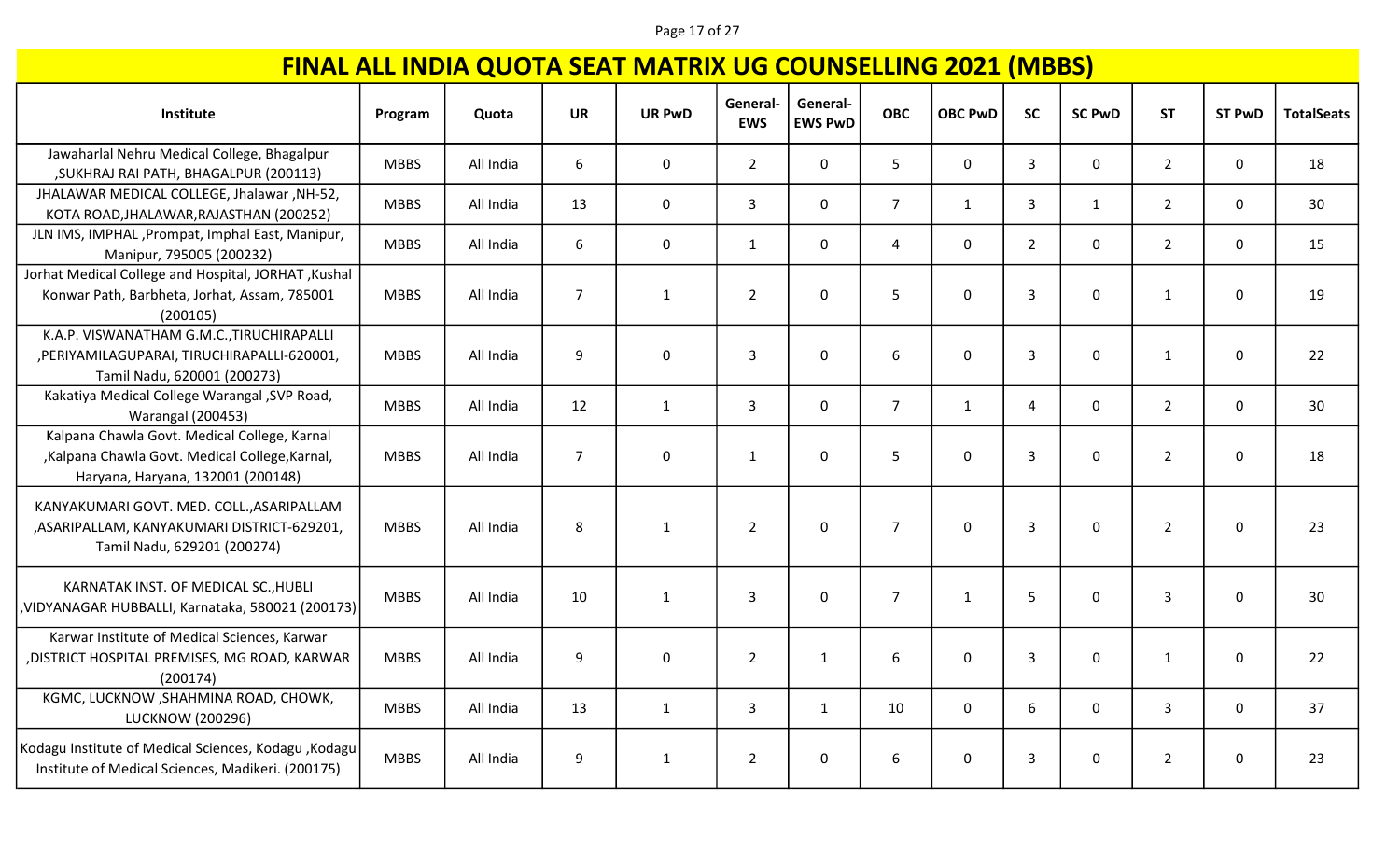### Page 18 of 27

| Institute                                                                                                                                                          | Program     | Quota     | <b>UR</b>      | <b>UR PwD</b> | General<br><b>EWS</b> | General-<br><b>EWS PwD</b> | <b>OBC</b>     | <b>OBC PwD</b> | <b>SC</b>      | <b>SC PwD</b> | <b>ST</b>      | <b>ST PwD</b> | <b>TotalSeats</b> |
|--------------------------------------------------------------------------------------------------------------------------------------------------------------------|-------------|-----------|----------------|---------------|-----------------------|----------------------------|----------------|----------------|----------------|---------------|----------------|---------------|-------------------|
| Koppal Institute of Medical Sciences , DIRECTOR,<br>KIMS, KOPPAL. GAGNAVATI ROAD, KIDDIDAL<br>GATE, KOPPAL-583231, Karnataka, 583231 (200176)                      | <b>MBBS</b> | All India | 8              | $\mathbf 0$   | $\overline{2}$        | $\mathbf 0$                | 6              | 1              | $\overline{4}$ | 0             | $\overline{2}$ | $\mathbf 0$   | 23                |
| KURNOOL MEDICAL COLLEGE, KURNOOL<br>,BUDHAWARPET, KURNOOL., Andhra Pradesh,<br>518002 (200424)                                                                     | <b>MBBS</b> | All India | 14             | $\mathbf{1}$  | 4                     | $\Omega$                   | 9              | $\mathbf{1}$   | 5              | 0             | 3              | $\mathbf 0$   | 37                |
| L.L.R.M. MEDICAL COLLEGE, MEERUT , LALA LAJPAT<br>RAI MEMORIAL, MEDICAL COLLEGE, GARH ROAD,<br>MEERUT, Uttar Pradesh, 250004 (200297)                              | <b>MBBS</b> | All India | $\overline{7}$ | $\pmb{0}$     | $\mathbf{1}$          | $\mathbf 0$                | $\overline{3}$ | $\mathbf{1}$   | $\overline{2}$ | 0             | $\mathbf{1}$   | $\mathbf 0$   | 15                |
| Lady Hardinge Medical College, New Delhi, Lady<br>Hardinge Medical College, Shaheed Bhagat Singh<br>Marg, New Delhi (200448)                                       | <b>MBBS</b> | All India | 13             | $\mathbf{1}$  | $\mathbf{3}$          | $\mathbf 0$                | 9              | $\mathbf{1}$   | 6              | 0             | 3              | 0             | 36                |
| LOKMANYA TILAK MUNICIPAL M C, MUMBAI, Dr.<br>Babasaheb Ambedkar Road, Sion, Mumbai (200221)                                                                        | <b>MBBS</b> | All India | 11             | $\mathsf 0$   | $\overline{2}$        | $\mathbf{1}$               | 8              | $\mathbf 0$    | 5              | 0             | 3              | 0             | 30                |
| Lt. B R K Government Medical College, Jagdalpur<br>LATE BALIRAM KASHYAP MEMORIAL GOVT. MEDICAL<br>COLLEGE, DIMRAPAL GEEDAM ROAD, JAGDALPUR<br>DIST-BASTAR (200124) | <b>MBBS</b> | All India | 6              | $\mathbf{1}$  | $\overline{2}$        | $\mathbf 0$                | 5              | $\mathbf 0$    | $\overline{2}$ | 0             | $\overline{2}$ | 0             | 18                |
| Lt. L A M Govt. Medical College, Raigarh, T.V.Tower<br>road, Bendrachua, Raigarh, Chhattisgarh, 496001<br>(200125)                                                 | <b>MBBS</b> | All India | $\mathbf{3}$   | $\pmb{0}$     | $\mathbf 0$           | 1                          | $\overline{2}$ | $\mathbf 0$    | $\mathbf{1}$   | $\mathbf{1}$  | 0              | $\mathbf{1}$  | 9                 |
| M.G.M. MEDICAL COLLEGE, INDORE ,AB ROAD<br><b>INDORE (200202)</b>                                                                                                  | <b>MBBS</b> | All India | 16             | $\mathbf 0$   | $\mathbf{3}$          | $\mathbf 0$                | 9              | $\mathbf{1}$   | $5\phantom{.}$ | 0             | 3              | $\mathbf 0$   | 37                |
| M.G.M. MEDICAL COLLEGE, JAMSHEDPUR, Dimna<br>Road, Mango, Jamshedpur, Jharkhand, 831020<br>(200158)                                                                | <b>MBBS</b> | All India | $\overline{2}$ | $\mathbf{1}$  | $\Omega$              | $\Omega$                   | $\overline{2}$ | $\Omega$       | $\overline{2}$ | 0             | 0              | 0             | $\overline{7}$    |
| M.P. SHAH MEDICAL COLLEGE, JAMNAGAR, PANDIT<br>NEHRU MARG, JAMNAGAR 361008, Gujarat, 361008<br>(200141)                                                            | <b>MBBS</b> | All India | 13             | $\mathbf{1}$  | 4                     | 0                          | 11             | 0              | 6              | 0             | 3              | 0             | 38                |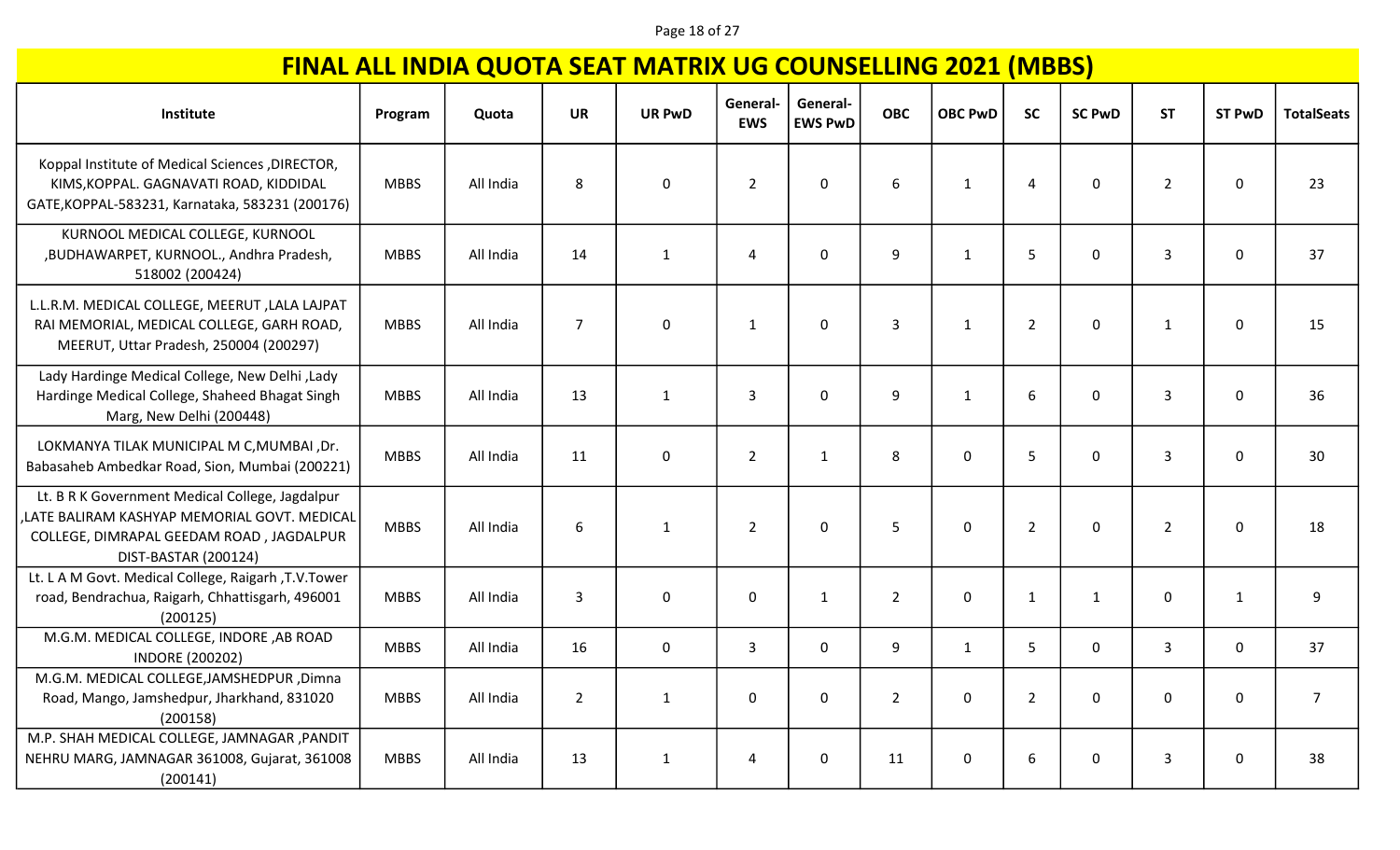### Page 19 of 27

| Institute                                                                                                                                                                           | Program     | Quota     | <b>UR</b> | <b>UR PwD</b>    | General<br><b>EWS</b> | General-<br><b>EWS PwD</b> | <b>OBC</b>     | <b>OBC PwD</b> | <b>SC</b>      | <b>SC PwD</b> | <b>ST</b>      | <b>ST PwD</b> | <b>TotalSeats</b> |
|-------------------------------------------------------------------------------------------------------------------------------------------------------------------------------------|-------------|-----------|-----------|------------------|-----------------------|----------------------------|----------------|----------------|----------------|---------------|----------------|---------------|-------------------|
| MADRAS MEDICAL COLLEGE, CHENNAI , MADRAS<br>MEDICAL COLLEGE EVR PERIYAR SALAI, PARK<br>TOWN, CHENNAI, TAMIL NADU., Tamil Nadu, 600003<br>(200275)                                   | <b>MBBS</b> | All India | 14        | 1                | $\overline{2}$        | 1                          | 9              | 1              | 6              | 0             | 3              | 0             | 37                |
| MADURAI MEDICAL COLLEGE, MADURAI , PANAGAL<br>ROAD MADURAI (200276)                                                                                                                 | <b>MBBS</b> | All India | 16        | $\mathbf 0$      | 4                     | $\mathbf 0$                | 10             | $\mathbf 0$    | 5              | 0             | $\overline{2}$ | 0             | 37                |
| Maharaja Jitendra Narayan Medical College and<br>Hospital Coochbehar , Vivekananda Street Pilkhana<br>Coochbehar Beside Panchanan Barma University,<br>West Bengal, 736101 (200466) | <b>MBBS</b> | All India | 5         | $\boldsymbol{0}$ | $\overline{2}$        | 0                          | 4              | 0              | 3              | 0             | 1              | 0             | 15                |
| MAHARAJA K.C. GAJAPATI M.C., BRAHMAPUR, MKCG<br>MEDICAL COLLEGE CAMPUS, BERHAMPUR, GANJAM,<br>Odisha, 760004 (200235)                                                               | <b>MBBS</b> | All India | 13        | 1                | 4                     | $\Omega$                   | 10             | $\mathbf{0}$   | 5              | 1             | 3              | 0             | 37                |
| MAHARANI LAXMI BAI MEDICAL COLL, JHANSI, M.L.B.<br>MEDICAL COLLEGE, KANPUR ROAD, JHANSI (200298)                                                                                    | <b>MBBS</b> | All India | 9         | $\mathbf 0$      | $\overline{2}$        | 0                          | $\overline{7}$ | 0              | 3              | 0             | $\overline{2}$ | 0             | 23                |
| MAHARSHI DEVRAHA BABA AUTONOMOUSÂ STATE.<br>MEDICAL COLLEGE, DEORIA , 207 Hospital Road Saket<br>nagar Deoria, Uttar Pradesh, 274001 (200549)                                       | <b>MBBS</b> | All India | 4         | 1                | $\overline{2}$        | $\mathbf 0$                | 4              | $\mathbf{0}$   | $\overline{2}$ | 1             | 1              | 0             | 15                |
| MALDA MED. COLLEGE, MALDA<br>,MaldaMedicalCollege, PS,EnglishBazar PO Dist Malda<br>(200315)                                                                                        | <b>MBBS</b> | All India | 9         | 1                | 1                     | $\mathbf{0}$               | 5              | $\mathbf{0}$   | $\overline{2}$ | 0             | 1              | 0             | 19                |
| MANDYA INST. OF MEDICAL SCI., MANDYA<br>, BANGALORE-MYSORE MAIN ROAD, MANDYA,<br>Karnataka, 571401 (200177)                                                                         | <b>MBBS</b> | All India | 9         | $\mathbf{1}$     | $\overline{2}$        | 0                          | 6              | 0              | $\overline{2}$ | $\mathbf{1}$  | 0              | 1             | 22                |
| Maulana Azad Medical College, New Delhi ,2 Bahadur<br>Shah Zafar Marg New Delhi, Delhi (NCT), 110002<br>(200449)                                                                    | <b>MBBS</b> | All India | 15        | $\mathbf{1}$     | 4                     | $\mathbf 0$                | 10             | 0              | $\overline{4}$ | $\mathbf{1}$  | $\overline{2}$ | 0             | 37                |
| MEDICAL COLLEGE, BARODA, Government Medical<br>College Baroda, Anandpura, Vadodara Pin No 390001,<br>Gujarat, 390001 (200142)                                                       | <b>MBBS</b> | All India | 14        | $\mathbf{1}$     | 4                     | $\mathbf 0$                | 9              | $\mathbf{1}$   | 6              | 0             | 3              | 0             | 38                |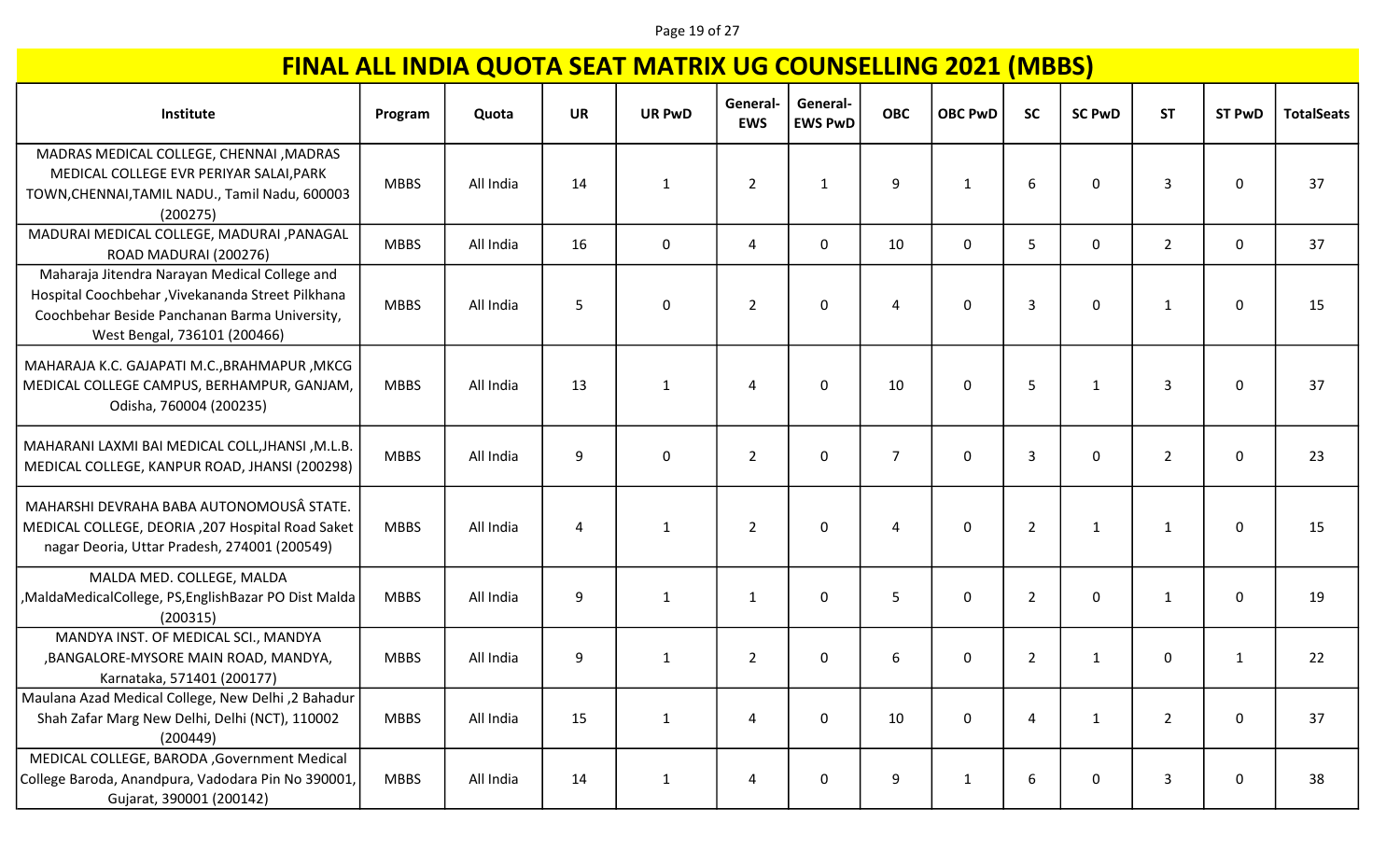### Page 20 of 27

| Institute                                                                                                                                                             | Program     | Quota     | <b>UR</b>      | <b>UR PwD</b> | General-<br><b>EWS</b> | General-<br><b>EWS PwD</b> | <b>OBC</b>     | <b>OBC PwD</b> | <b>SC</b>      | <b>SC PwD</b> | <b>ST</b>      | <b>ST PwD</b> | <b>TotalSeats</b> |
|-----------------------------------------------------------------------------------------------------------------------------------------------------------------------|-------------|-----------|----------------|---------------|------------------------|----------------------------|----------------|----------------|----------------|---------------|----------------|---------------|-------------------|
| MEDICAL COLLEGE, BHAVNAGAR, Near S.T. Bus Stand,<br>Bhavnagar, Gujarat (200143)                                                                                       | <b>MBBS</b> | All India | 13             | $\mathbf 0$   | $2^{\circ}$            | $\mathbf{1}$               | 8              | 0              | 3              | $\mathbf{1}$  | $\overline{2}$ | 0             | 30                |
| MEDICAL COLLEGE, KOLKATA ,88, College Street,<br>Kolkata-700073, West Bengal, 700073 (200316)                                                                         | <b>MBBS</b> | All India | 14             | $\pmb{0}$     | $\overline{4}$         | $\mathbf 0$                | 10             | $\mathbf{1}$   | 6              | $\mathbf 0$   | $\overline{3}$ | 0             | 38                |
| MG Inst. of Medical Sciences, Sevagram Wardha<br>, VILLAGE AND PO SEVAGRAM DISTRICT WARDHA<br>MAHARASHTRA 442102, Maharashtra, 442102<br>(200366)                     | <b>MBBS</b> | All India | 20             | $\mathbf{1}$  | 5                      | $\Omega$                   | 13             | $\mathbf{1}$   | $\overline{7}$ | $\mathbf 0$   | $\overline{3}$ | $\mathbf 0$   | 50                |
| MIDNAPORE MEDICAL COLLEGE, MIDNAPUR, 5,<br>Vidyasagar Road Midnapore 721101 Paschim<br>Medinipur (200317)                                                             | <b>MBBS</b> | All India | 12             | $\mathbf{1}$  | 3                      | $\mathbf 0$                | 8              | 0              | 4              | $\pmb{0}$     | $\overline{2}$ | 0             | 30                |
| MOTI LAL NEHRU MEDICAL COLL, ALLAHABAD<br>, Principal Office Moti Lal Nehru Medical College,<br>Lowther Road George Town Prayagraj, Uttar Pradesh,<br>211001 (200299) | <b>MBBS</b> | All India | 13             | 0             | 3                      | $\mathbf 0$                | $\overline{7}$ | $\mathbf{1}$   | $\overline{4}$ | $\mathbf 0$   | $\overline{2}$ | 0             | 30                |
| MRA MEDICAL COLLEGE AMBEDKAR NAGAR, UP<br>, VILLAGE-SADDARPUR POST SURAPUR DISTRICT<br>AMBEDKAR NAGAR, Uttar Pradesh, 224227 (200300)                                 | <b>MBBS</b> | All India | 5              | $\mathbf{1}$  | $\mathbf{1}$           | 0                          | 4              | 0              | 3              | $\mathbf 0$   | $\mathbf{1}$   | 0             | 15                |
| Mursidabad M C & Hospital, Mursidabad, STATION<br>ROAD, P.O. AND P.S. BERHAMPORE, DIST.<br>MURSHIDABAD, West Bengal, 742101 (200318)                                  | <b>MBBS</b> | All India | $\overline{7}$ | 0             | $\mathbf{1}$           | $\mathbf{1}$               | 5              | 0              | $\overline{2}$ | $\mathbf{1}$  | $\overline{2}$ | 0             | 19                |
| MYSORE MED.& RESEARCH INST. MYSORE, Mysore<br>Medical College and Research Institute, Irwin Road,<br>Mysore, Karnataka, 570021 (200178)                               | <b>MBBS</b> | All India | 8              | 0             | $\overline{3}$         | $\mathbf 0$                | 6              | 0              | 4              | $\pmb{0}$     | $\overline{2}$ | $\pmb{0}$     | 23                |
| NALANDA MEDICAL COLLEGE, PATNA , OLD BYEPASS<br>ROAD, KANKERBAGH, PATNA (200114)                                                                                      | <b>MBBS</b> | All India | 9              | $\mathbf{1}$  | $2^{\circ}$            | 0                          | 6              | $\mathbf{0}$   | 3              | $\mathbf 0$   | $\mathbf{1}$   | 0             | 22                |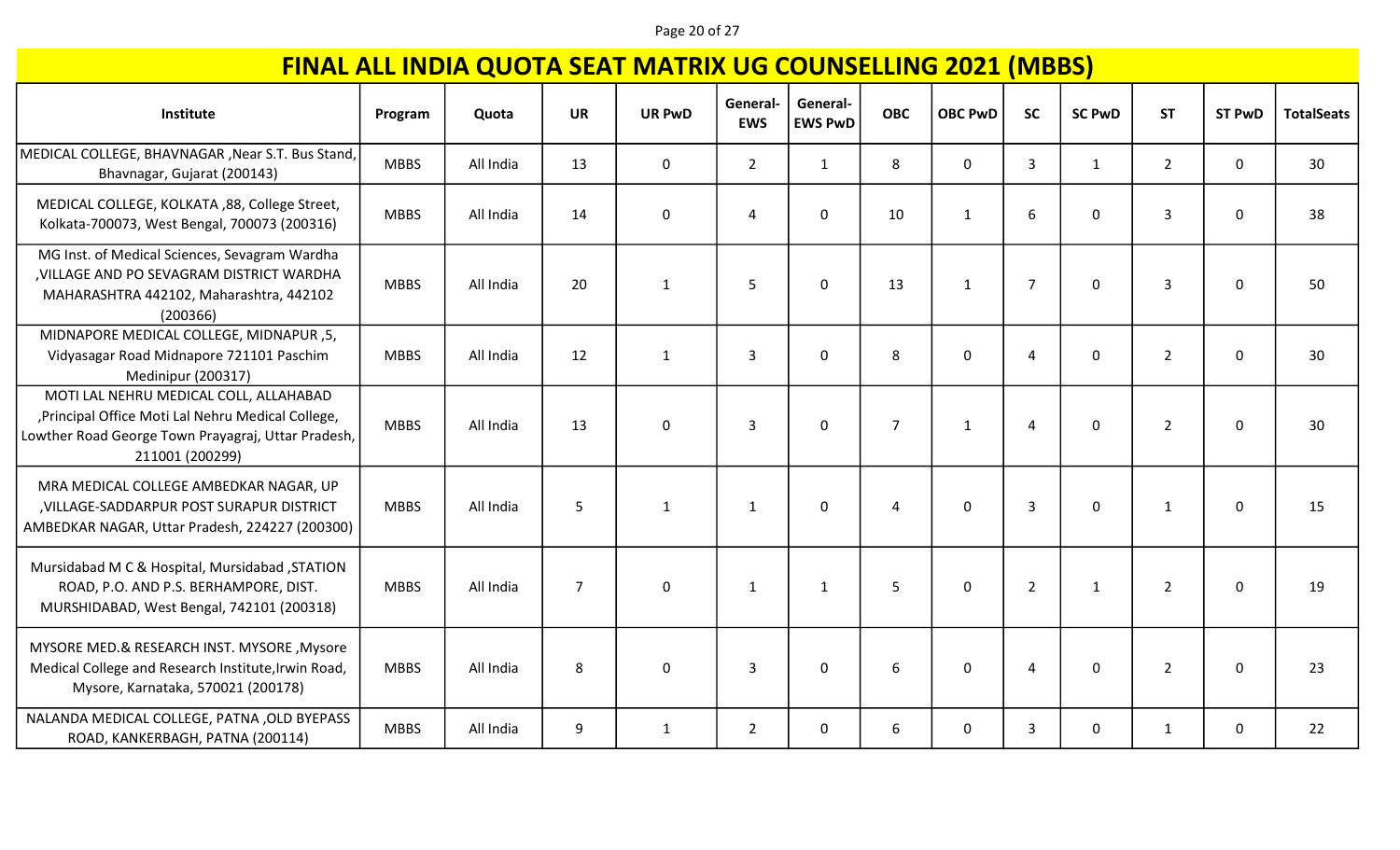### Page 21 of 27

| Institute                                                                                                                                              | Program     | Quota     | <b>UR</b> | <b>UR PwD</b> | General-<br><b>EWS</b> | General-<br><b>EWS PwD</b> | <b>OBC</b>     | <b>OBC PwD</b> | <b>SC</b>      | <b>SC PwD</b> | <b>ST</b>      | <b>ST PwD</b> | <b>TotalSeats</b> |
|--------------------------------------------------------------------------------------------------------------------------------------------------------|-------------|-----------|-----------|---------------|------------------------|----------------------------|----------------|----------------|----------------|---------------|----------------|---------------|-------------------|
| NDMC Medical College, Delhi , North Delhi Municipal<br>Corporation Medical College and Hindu Rao Hospital,<br>Malka Ganj, Delhi (NCT), 110007 (200132) | <b>MBBS</b> | All India | 3         | $\mathbf 0$   | $\mathbf{1}$           | $\overline{0}$             | $\overline{2}$ | $\mathbf{1}$   | $\mathbf{1}$   | 0             | $\mathbf{1}$   | 0             | 9                 |
| NEIGRIHMS, SHILLONG, Mawdiangdiang Shillong East<br>Khasi Hills District, Meghalaya, 793018 (200234)                                                   | <b>MBBS</b> | All India | 8         | $\mathbf 0$   | 0                      | $\mathbf 0$                | $\mathbf 0$    | $\mathbf 0$    | $\mathbf 0$    | 0             | 0              | 0             | 8                 |
| NETAJI SUBHASH CHANDRA BOSE MC, JABALPUR<br>, NAGPUR ROAD, JABALPUR, STATE-M.P.PIN-482003,<br>Madhya Pradesh, 482003 (200203)                          | <b>MBBS</b> | All India | 10        | $\mathbf{1}$  | $\overline{3}$         | $\mathbf 0$                | $\overline{7}$ | $\mathbf 0$    | $\overline{4}$ | 0             | $\overline{2}$ | $\mathbf 0$   | 27                |
| NILRATAN SIRKAR MEDICAL COLLEGE, KOLKATA, 138<br>AJC Bose Road, Kolkata - 700014, West Bengal,<br>700014 (200319)                                      | <b>MBBS</b> | All India | 14        | $\mathbf{1}$  | 4                      | $\mathbf 0$                | 9              | $\mathbf{1}$   | 6              | 0             | 3              | 0             | 38                |
| NORTH BENGAL MED.COLL, DARJEELING, Sushruta<br>Nagar, Darjeeling., West Bengal, 734012 (200321)                                                        | <b>MBBS</b> | All India | 12        | $\mathbf{1}$  | $\overline{3}$         | $\Omega$                   | 8              | $\mathbf{0}$   | $\overline{4}$ | 0             | $\overline{2}$ | 0             | 30                |
| Osmania Medical College Koti , KOTi, HYDERABAD<br>(200454)                                                                                             | <b>MBBS</b> | All India | 14        | $\mathbf 0$   | $\mathbf{3}$           | $\mathbf{1}$               | 10             | $\mathbf 0$    | 6              | $\mathbf 0$   | $\mathbf{3}$   | $\mathbf 0$   | 37                |
| PATNA MEDICAL COLLEGE, PATNA , ASHOK RAJPATH,<br>PATNA (200116)                                                                                        | <b>MBBS</b> | All India | 11        | $\mathbf 0$   | $\mathbf{3}$           | $\overline{0}$             | $\overline{7}$ | $\mathbf{1}$   | $\overline{4}$ | $\mathbf{1}$  | 3              | 0             | 30                |
| PT. B.D. SHARMA PGIMS, ROHTAK, Pt. B.D. Sharma<br>PGIMS, Rohtak, Haryana, 124001 (200149)                                                              | <b>MBBS</b> | All India | 15        | $\mathbf{1}$  | 4                      | $\mathbf 0$                | 9              | $\mathbf{1}$   | 5              | $\mathbf{1}$  | $\mathbf{1}$   | $\mathbf{1}$  | 38                |
| Pt. D.D.U MEDICAL COLLEGE, RAJKOT, Civil Hospital<br>Campus, Jamnagar Road Rajkot 360001, Gujarat,<br>360001 (200144)                                  | <b>MBBS</b> | All India | 11        | $\mathbf{1}$  | $\overline{3}$         | $\Omega$                   | 8              | $\Omega$       | 5              | 0             | $\overline{2}$ | $\mathbf 0$   | 30                |
| Pt. J N M MEDICAL COLLEGE, RAIPUR , In front of<br>Central Jail, Jail Road Raipur C.G., Chhattisgarh,<br>492001 (200126)                               | <b>MBBS</b> | All India | 12        | $\mathbf 0$   | $\overline{2}$         | $\Omega$                   | 6              | $\mathbf{1}$   | $\overline{4}$ | 0             | $\overline{2}$ | 0             | 27                |
| Pt. Jawahar Lal Nehru Govt. Med. College, Chamba<br>,Pt. Jawaharlal Nehru Govt. Medical College Chamba<br>(200155)                                     | <b>MBBS</b> | All India | 6         | 0             | $\overline{2}$         | 0                          | 5              | 0              | 3              | 0             | $\overline{2}$ | 0             | 18                |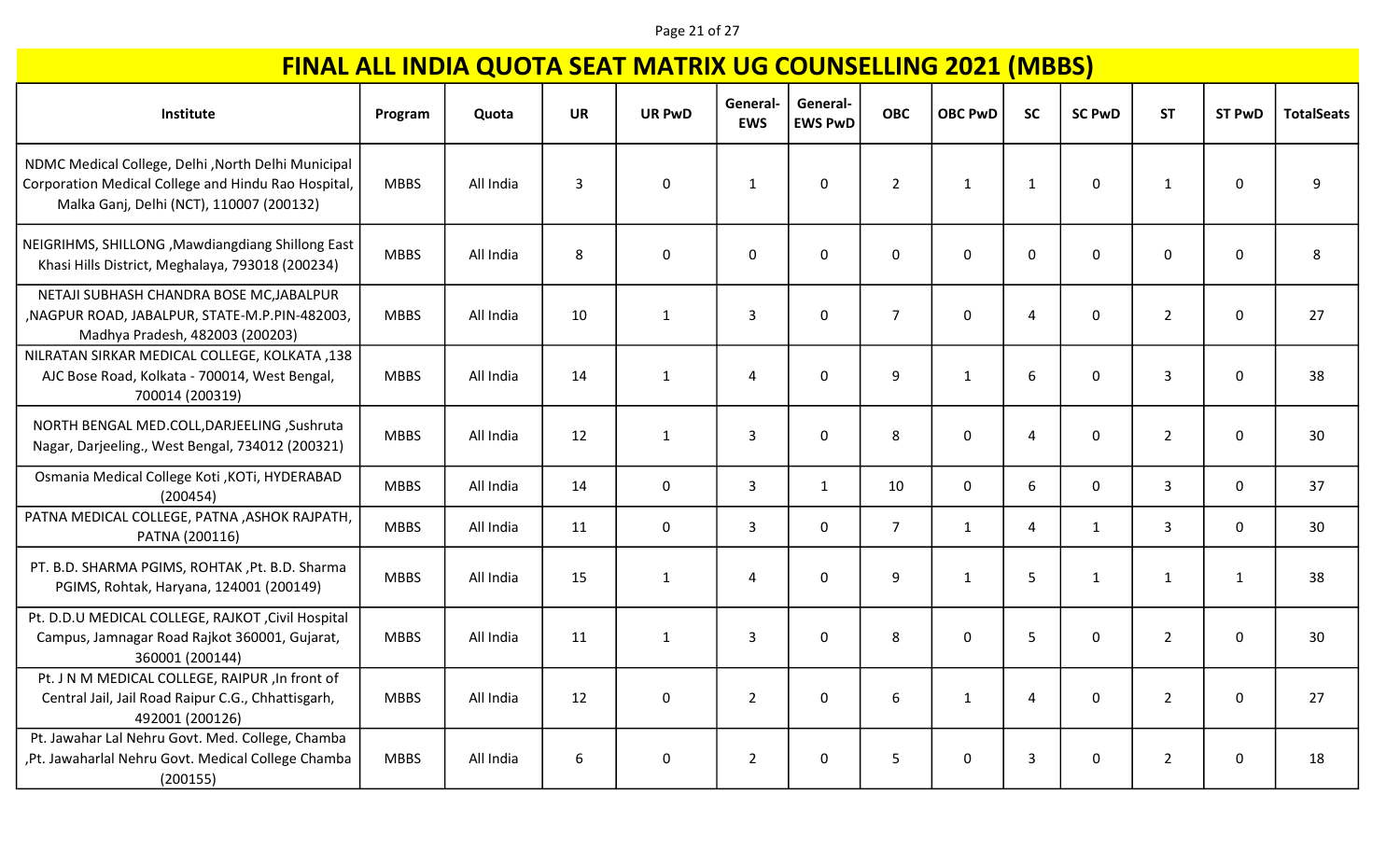### Page 22 of 27

| Institute                                                                                                                                                                                                        | Program     | Quota     | <b>UR</b>      | <b>UR PwD</b> | General-<br><b>EWS</b> | General-<br><b>EWS PwD</b> | <b>OBC</b> | <b>OBC PwD</b> | <b>SC</b>      | <b>SC PwD</b> | <b>ST</b>      | <b>ST PwD</b> | <b>TotalSeats</b> |
|------------------------------------------------------------------------------------------------------------------------------------------------------------------------------------------------------------------|-------------|-----------|----------------|---------------|------------------------|----------------------------|------------|----------------|----------------|---------------|----------------|---------------|-------------------|
| Pt. Raghunath Murmu Med. College, Baripada<br>, Rangamatia, p.o-Sankhabhanga, Via-Laxmiposi<br>(200236)                                                                                                          | <b>MBBS</b> | All India | $\overline{7}$ | $\mathbf 0$   | 1                      | 0                          | 3          | 1              | $\overline{2}$ | 0             | 1              | 0             | 15                |
| R.G. KAR MEDICAL COLLEGE, KOLKATA, R G Kar<br>Medical College 1 KHUDIRAM BOSE SARANI, West<br>Bengal, 700004 (200322)                                                                                            | <b>MBBS</b> | All India | 13             | $\mathbf{1}$  | 4                      | $\mathbf 0$                | 9          | 1              | 6              | 0             | 3              | 0             | 37                |
| R.N.T. MEDICAL COLLEGE, UDAIPUR , Opposite Court<br>Chourha, Udaipur (200253)                                                                                                                                    | <b>MBBS</b> | All India | 14             | $\mathbf{1}$  | 4                      | $\mathbf 0$                | 10         | 0              | 6              | 0             | 3              | 0             | 38                |
| RAICHUR INST. OF MEDICAL SCI., RAICHUR, RAICHUR<br>INSTITUTE OF MEDICAL SCIENCES INDUSTRIAL AREA,<br>HYDERABAD ROAD, RAICHUR, Karnataka 584102<br>(200179)                                                       | <b>MBBS</b> | All India | 9              | $\mathbf 0$   | $\overline{2}$         | 0                          | 6          | 0              | $\overline{3}$ | 0             | $\overline{2}$ | 0             | 22                |
| Raiganj Government Medical College, DR B C ROY<br>SARANI, PO AND PS RAIGANJ, DISTRICT- UTTAR<br>DINAJPUR, STATE-WEST BENGAL (200475)                                                                             | <b>MBBS</b> | All India | $\overline{7}$ | $\mathbf 0$   | 1                      | $\mathbf 0$                | 4          | 0              | $\overline{2}$ | 0             | 1              | $\mathbf 0$   | 15                |
| Rajah Muthiah Medical College, Annamalai Universit<br>, Annamalai University, Annamalainagar (200278)                                                                                                            | <b>MBBS</b> | All India | $\overline{7}$ | $\mathbf{1}$  | 3                      | 0                          | 5          | 1              | 3              | 1             | $\overline{2}$ | 0             | 23                |
| Rajarshee Chhatrapati Shahu Maharaj Government<br>Medical College Kolhapur, Rajarshee Chhatrapati<br>Shahu Maharaj Government Medical College CPR<br>Hospital Compound Kolhapur, Maharashtra, 416012<br>(200225) | <b>MBBS</b> | All India | $\overline{7}$ | $\mathbf{1}$  | $\overline{2}$         | 0                          | 6          | 0              | 3              | 1             | $\overline{2}$ | 0             | 22                |
| RAJENDRA INST. OF MED. SCI., RANCHI, Director,<br>Rajendra Institute of Medical Sciences,<br>Bariatu, Ranchi, Jharkhand, 843009 (200160)                                                                         | <b>MBBS</b> | All India | 11             | 0             | 3                      | 0                          | 6          | 1              | 4              | 0             | $\overline{2}$ | 0             | 27                |
| Rajiv Gandhi Institute Medical Sce of Adilabad, MAIN<br>ROAD, OLD NH 07, ADILABAD TOWN ADILABAD<br>DISTRICT, TELANGANA STATE-504001, Telangana,<br>504001 (200455)                                               | <b>MBBS</b> | All India | 6              | $\mathbf{1}$  | 1                      | 0                          | 4          | 0              | $\overline{2}$ | 0             | $\mathbf{1}$   | $\mathbf 0$   | 15                |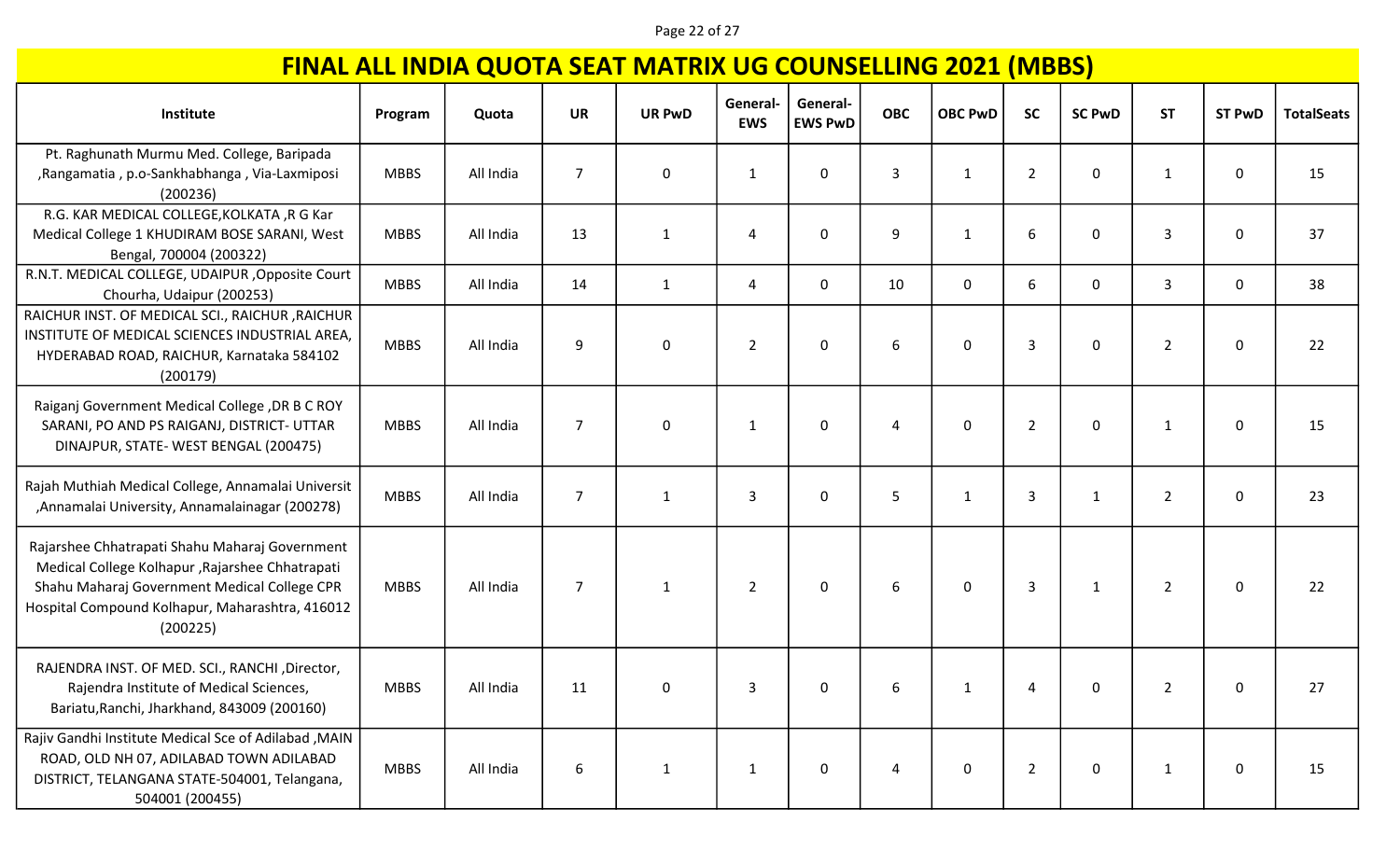### Page 23 of 27

| Institute                                                                                                                                                                              | Program     | Quota     | <b>UR</b>      | <b>UR PwD</b> | General-<br><b>EWS</b> | General-<br><b>EWS PwD</b> | <b>OBC</b>     | <b>OBC PwD</b> | <b>SC</b>      | <b>SC PwD</b> | <b>ST</b>      | <b>ST PwD</b> | <b>TotalSeats</b> |
|----------------------------------------------------------------------------------------------------------------------------------------------------------------------------------------|-------------|-----------|----------------|---------------|------------------------|----------------------------|----------------|----------------|----------------|---------------|----------------|---------------|-------------------|
| RAJIV GANDHI INSTITUTE OF MEDICAL SCIENCES,<br>KADAPA , RAJIV GANDHI INSTITUTE OF MEDICAL<br>SCIENCES RIMS, PUTLAMPALLI, YSR KADAPA DIST.,<br>Andhra Pradesh, 516002 (200441)          | <b>MBBS</b> | All India | 9              | 1             | $\overline{2}$         | $\mathbf{1}$               | $\overline{7}$ | $\mathbf{0}$   | $\overline{4}$ | 0             | $\overline{2}$ | $\mathbf{0}$  | 26                |
| RAJIV GANDHI MEDICAL COLLEGE, THANE, THANE<br>BELAPUR ROAD KALWA THANE WEST, Maharashtra,<br>400605 (200224)                                                                           | <b>MBBS</b> | All India | 6              | $\mathbf 0$   | $\overline{2}$         | 0                          |                | 0              | $\overline{2}$ | 0             | 1              | 0             | 15                |
| Rajkiya Medical College, Jalaun , Kalpi Road Orai<br>Jalaun, Uttar Pradesh, 285001 (200291)                                                                                            | <b>MBBS</b> | All India | 6              | $\mathbf 0$   | $\overline{2}$         | $\mathbf 0$                | $\overline{a}$ | $\mathbf 0$    | $\overline{2}$ | 0             | 1              | 0             | 15                |
| RAMPURHAT GOVT MEDICAL COLLEGE RAMPURHAT<br>RAMPURHAT GOVERNMENT MEDICAL COLLEGE AND<br>HOSPITAL PO RAMPURHAT PS RAMPURHAT PIN<br>731224 DIST BIRBHUM, West Bengal, 731224<br>(200477) | <b>MBBS</b> | All India | 6              | $\mathbf 0$   | 1                      | 0                          | Δ              | $\mathbf{0}$   | $\overline{2}$ | 1             | 0              | 1             | 15                |
| Rangaraya Medical College, Kakinada , PITHAPURAM<br>ROAD, KAKINADA (200420)                                                                                                            | <b>MBBS</b> | All India | 15             | $\mathbf{1}$  | 3                      | $\mathbf 0$                | 9              | $\mathbf{1}$   | 6              | 0             | $\overline{2}$ | 0             | 37                |
| Rani Durgavati Medical College, Banda<br>, GOVERNMENT ALLOPATHIC MEDICAL COLLEGE,<br>NARAINI ROAD, BANDA-210001 (200292)                                                               | <b>MBBS</b> | All India | 5              | $\mathbf 0$   | $\overline{2}$         | $\mathbf{0}$               |                | $\mathbf{0}$   | $\overline{2}$ | 0             | $\overline{2}$ | 0             | 15                |
| REGIONAL INST OF MEDICAL SCI, IMPHAL, PO<br>Lamphelpat, Imphal West District (200233)                                                                                                  | <b>MBBS</b> | All India | $\overline{7}$ | $\mathbf{1}$  | $\overline{2}$         | $\mathbf 0$                | 5              | $\mathbf 0$    | 3              | 0             | 1              | 0             | 19                |
| RIMS Srikakulam , Balaga Srikakulam, Andhra Pradesh,<br>532001 (200444)                                                                                                                | <b>MBBS</b> | All India | 8              | $\mathbf 0$   | 3                      | $\mathbf 0$                | 6              | 0              | $\overline{3}$ | 0             | $\overline{2}$ | 0             | 22                |
| RIMS, Ongole , BHAGYANAGAR 5TH LANE, RIMS,<br>ONGOLE, PRAKASAM DISTRICT, ANDHRA PRADESH,<br>Andhra Pradesh, 523001 (200443)                                                            | <b>MBBS</b> | All India | 8              | 0             | 1                      | $\mathbf 0$                | 5              | 0              | $\overline{2}$ | 1             | $\mathbf 0$    | 1             | 18                |
| RUHS College of Medical Sciences, Jaipur, RUHS<br>COLLEGE OF MEDICAL SCIENCES, SECTOR -11, PRATAP<br>NAGAR, SANGANER, JAIPUR 302033, Rajasthan,<br>302033 (200255)                     | <b>MBBS</b> | All India | 8              | $\mathbf{1}$  | $\overline{2}$         | $\mathbf 0$                | 6              | 0              | $\mathbf{3}$   | 0             | $\overline{2}$ | 0             | 22                |
| S.C.B. MEDICAL COLLEGE, CUTTACK, Mangalabag,<br>Cuttack (200238)                                                                                                                       | <b>MBBS</b> | All India | 13             | $\mathbf{1}$  | 4                      | $\mathbf{1}$               | 10             | $\mathbf 0$    | 6              | 0             | 3              | 0             | 38                |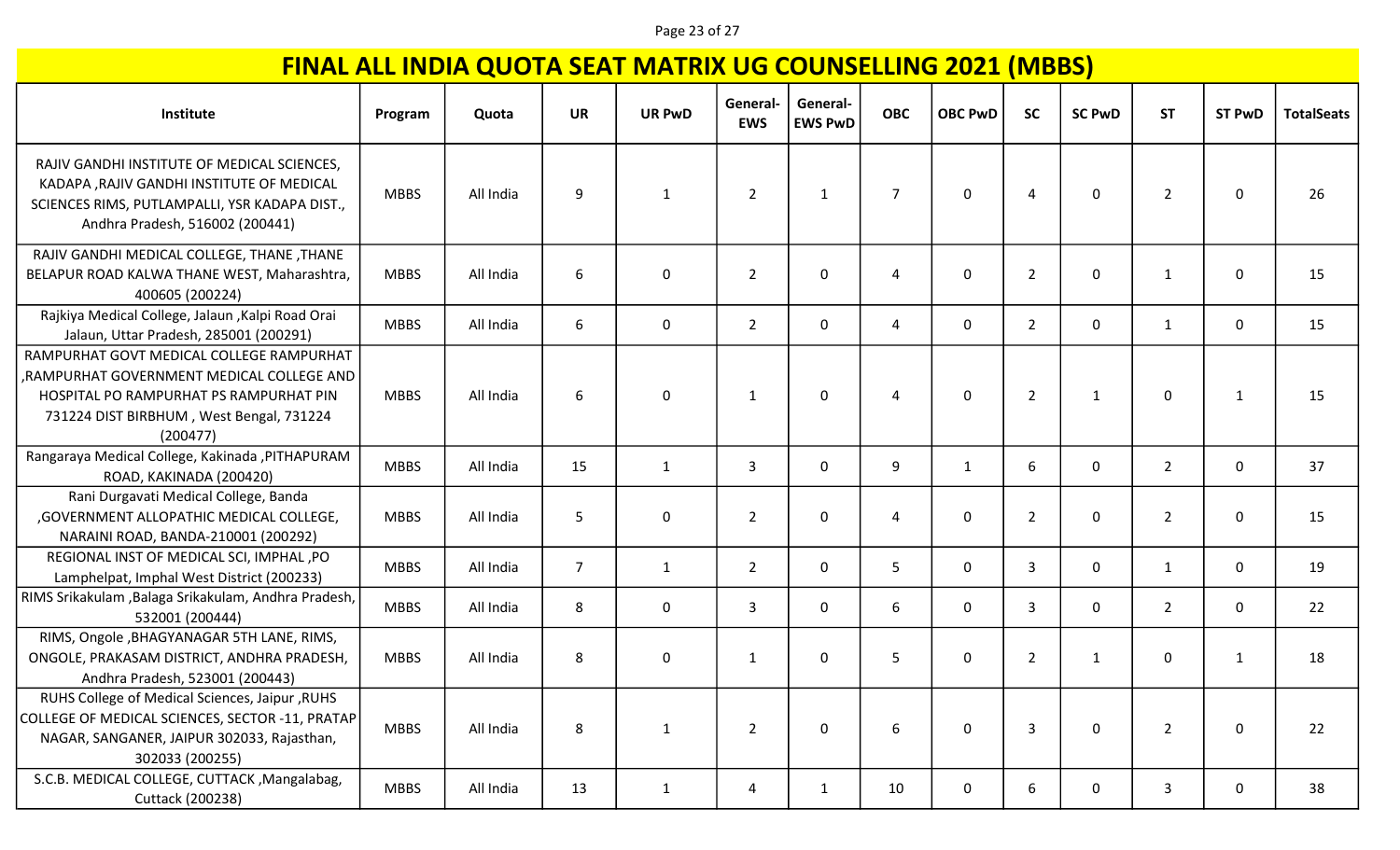### Page 24 of 27

| Institute                                                                                                                                                           | Program     | Quota     | <b>UR</b>        | <b>UR PwD</b> | General-<br><b>EWS</b> | General-<br><b>EWS PwD</b> | <b>OBC</b>     | <b>OBC PwD</b> | <b>SC</b>      | <b>SC PwD</b> | <b>ST</b>      | <b>ST PwD</b> | <b>TotalSeats</b> |
|---------------------------------------------------------------------------------------------------------------------------------------------------------------------|-------------|-----------|------------------|---------------|------------------------|----------------------------|----------------|----------------|----------------|---------------|----------------|---------------|-------------------|
| S.M.S. MEDICAL COLLEGE, JAIPUR ,JLN Marg, Jaipur,<br>Rajasthan, 302004 (200256)                                                                                     | <b>MBBS</b> | All India | 15               | $\mathbf 0$   | 4                      | 0                          | 9              | $\mathbf{1}$   | 6              | 0             | 3              | 0             | 38                |
| S.N. MEDICAL COLLEGE, AGRA , HOSPITAL ROAD<br>AGRA, Uttar Pradesh, 282002 (200302)                                                                                  | <b>MBBS</b> | All India | $\overline{7}$   | $\mathbf{1}$  | $\mathbf{1}$           | 0                          | 5              | $\mathbf 0$    | 3              | $\mathsf{O}$  | $\mathbf{1}$   | 0             | 18                |
| S.S. MEDICAL COLLEGE, REWA , NEAR DHOBIYA TANKI,<br>JAIL ROAD, REWA (200204)                                                                                        | <b>MBBS</b> | All India | 9                | 0             | $\overline{2}$         | 0                          | 6              | $\mathbf 0$    | $\overline{4}$ | 0             | $\mathbf{1}$   | 0             | 22                |
| Sagar Dutta Medical College & Hospital, Kolkata ,578,<br>B.T. Road, Kamarhati, Kolkata (200323)                                                                     | <b>MBBS</b> | All India | 8                | $\mathbf{1}$  | $\overline{2}$         | 0                          | 5              | $\mathbf 0$    | $\overline{2}$ | $\mathbf 0$   | $\mathbf{1}$   | 0             | 19                |
| Saheed Laxman Nayak Med. College and Hos.,<br>Koraput, AT-JANIGUDA, KORAPUT (200239)                                                                                | <b>MBBS</b> | All India | $\overline{7}$   | 0             | $\mathbf{1}$           | 0                          | 4              | $\mathbf 0$    | $\overline{2}$ | $\mathsf{O}$  | $\mathbf{1}$   | 0             | 15                |
| SARDAR PATEL MEDICAL COLLEGE, BIKANER<br>, MEDICAL COLLEGE ROAD, BIKANER, Rajasthan,<br>334003 (200257)                                                             | <b>MBBS</b> | All India | 14               | $\mathbf{1}$  | 3                      | 1                          | 10             | $\mathbf 0$    | 5              | 1             | 2              | 1             | 38                |
| SETH G.S. MEDICAL COLLEGE, MUMBAI , ACHARYA<br>DONDE MARG PAREL MUMBAI (200226)                                                                                     | <b>MBBS</b> | All India | 15               | $\mathbf{1}$  | 3                      | 0                          | 9              | $\mathbf{1}$   | 6              | $\mathbf 0$   | 3              | 0             | 38                |
| SH VASANT RAO NAIK GOVT.M.C., YAVATMAL, CIVIL<br>LINES YAVATMAL, Maharashtra, 445001 (200227)                                                                       | <b>MBBS</b> | All India | 12               | $\mathbf{1}$  | 3                      | 0                          | 8              | $\mathbf 0$    | 4              | 0             | $\overline{2}$ | 0             | 30                |
| Shaheed Nirmal Mahto Medical College & Hospital,<br>Dhanbad , PO BCCL TOWNSHIP KOYLANAGAR<br>DHANBAD, Jharkhand, 826005 (200159)                                    | <b>MBBS</b> | All India | $\overline{2}$   | $\mathbf 0$   | $\mathbf{1}$           | 0                          | $\overline{2}$ | 0              | $\mathbf{1}$   | 0             | $\mathbf{1}$   | 0             | $\overline{7}$    |
| SHIMOGA INST. OF MEDICAL SCI., SHIMOGA , SAGAR<br>ROAD, MCGANN HOSPITAL CAMPUS, SHIVAMOGGA,<br>Karnataka, 577201 (200180)                                           | <b>MBBS</b> | All India | 10               | $\mathbf{1}$  | $\overline{2}$         | 0                          | 5              | $\mathbf{1}$   | 3              | 0             | $\mathbf{1}$   | 0             | 23                |
| SHKM GMC, Nalhar, Mewat, Haryana, THE DIRECTOR,<br>SHAHEED HASAN KHAN, MEWATI GOVT. MEDICAL<br>COLLEGE, NALHAR, NUH - HARYANA - 122107,<br>Haryana, 122107 (200150) | <b>MBBS</b> | All India | $\overline{7}$   | 0             | $\overline{2}$         | 0                          | 5              | 0              | $\overline{2}$ | 0             | $\overline{2}$ | 0             | 18                |
| Shri Atal Bihari Vajpayee Medical College & Research<br>Institute, Bengaluru , SHIVAJINAGAR, BENGALURU,<br>Karnataka, 560001 (200476)                               | <b>MBBS</b> | All India | $\boldsymbol{9}$ | $\mathbf{1}$  | $\overline{2}$         | 0                          | 6              | 0              | 3              | 0             | $\overline{2}$ | 0             | 23                |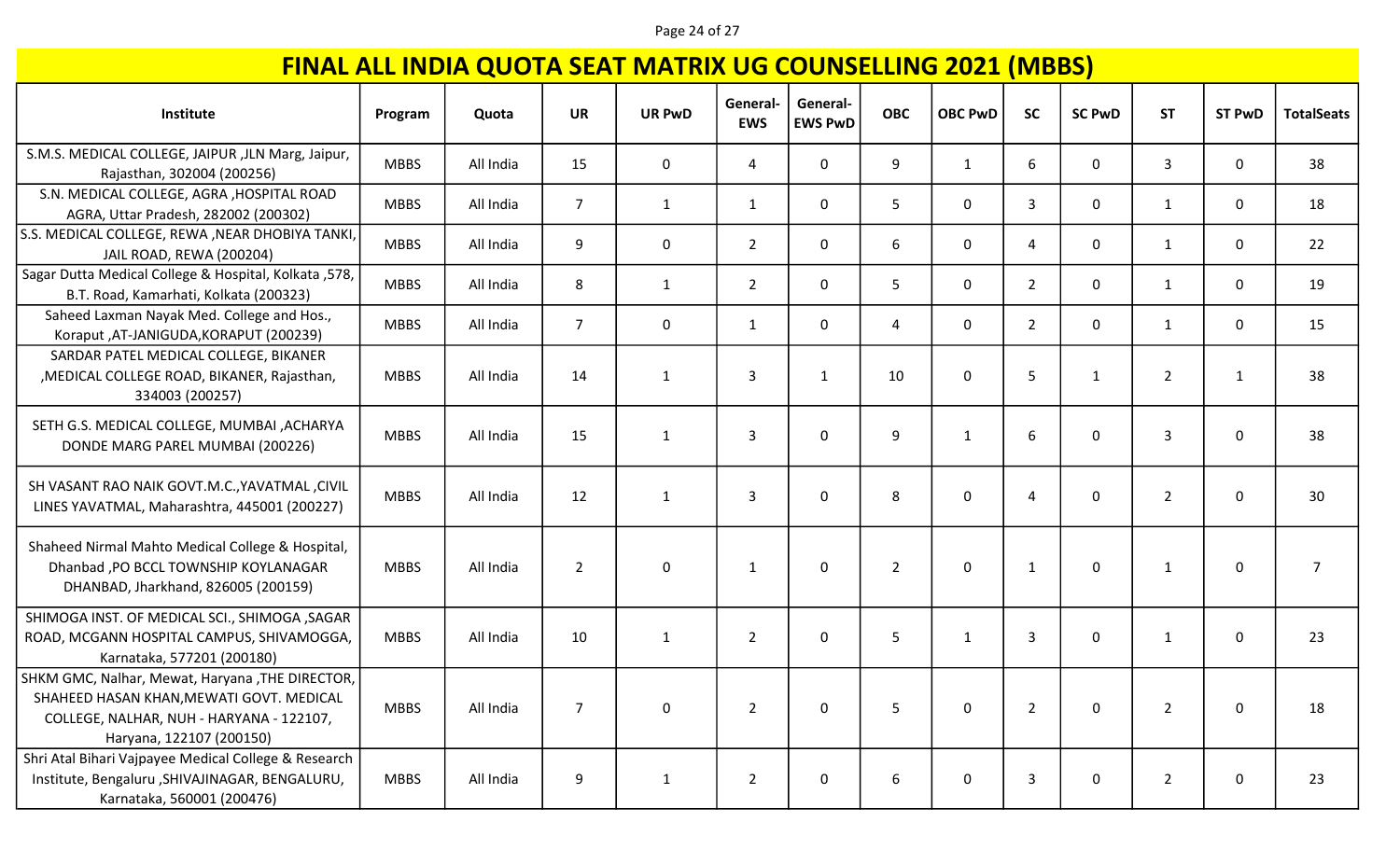### Page 25 of 27

| Institute                                                                                                                                                           | Program     | Quota     | <b>UR</b> | <b>UR PwD</b>    | General-<br><b>EWS</b> | General-<br><b>EWS PwD</b> | <b>OBC</b>   | <b>OBC PwD</b> | <b>SC</b>      | <b>SC PwD</b> | <b>ST</b>      | <b>ST PwD</b> | <b>TotalSeats</b> |
|---------------------------------------------------------------------------------------------------------------------------------------------------------------------|-------------|-----------|-----------|------------------|------------------------|----------------------------|--------------|----------------|----------------|---------------|----------------|---------------|-------------------|
| SHRI BHAUSAHEB HIRE GOVT. M.C., DHULE<br>, Shri. Bhusaheb Hire Government Medical College<br>Malegaon Road Chakkarbardi Area Dhule,<br>Maharashtra, 424311 (200228) | <b>MBBS</b> | All India | 8         | 0                | 3                      | $\mathbf{0}$               | 6            | $\mathbf{0}$   | $\overline{4}$ | 0             | $\overline{2}$ | 0             | 23                |
| SHRI KALYAN GOVT MEDICAL COLLEGE SIKAR , Shri<br>Kalyan Govt. Medical College, Bajaj Gram, Sanwali, NH<br>8 A, Sikar 332001, Rajasthan, 332001 (200533)             | <b>MBBS</b> | All India | 6         | $\mathbf 0$      | 1                      | 0                          | 4            | 1              | $\overline{2}$ | 0             | 1              | 0             | 15                |
| Shri Vinobha Bhave Institute Medical Sciences, SSR<br>College Campus, Sayli Road, Silvassa, Dadra And<br>Nagar Haveli, 396230 (200470)                              | <b>MBBS</b> | All India | 8         | 1                | 3                      | $\mathbf{0}$               | 6            | $\Omega$       | 3              | 0             | 1              | 0             | 22                |
| Siddartha Medical College, Vijayawada , Beside New<br>Government General Hospital Gunadala Vijayawada<br>(200442)                                                   | <b>MBBS</b> | All India | 10        | 1                | 3                      | $\mathbf{0}$               | 6            | 1              | 3              | 0             | $\overline{2}$ | 0             | 26                |
| SILCHAR MEDICAL COLLEGE, SILCHER , PO Silchar<br>Medical College, Silchar (200107)                                                                                  | <b>MBBS</b> | All India | 8         | $\mathbf 0$      | $\overline{2}$         | $\Omega$                   | 5            | $\mathbf{0}$   | 3              | 0             | $\mathbf{1}$   | 0             | 19                |
| SLBS Govt. Medical College, Mandi, Mandi at<br>Nerchowk Tehsil Balh PO Bhangrotu, Himachal<br>Pradesh, 175021 (200410)                                              | <b>MBBS</b> | All India | 8         | $\mathbf 0$      | $\overline{2}$         | $\mathbf{0}$               | 5            | $\mathbf{0}$   | $\mathbf{1}$   | 1             | 1              | 0             | 18                |
| Sri Jagannath Medical College & Hospital, Puri<br>BALIGUALI SAMANGARA PURI PIN 752004 (ODISHA),<br>Odisha, 752004 (200565)                                          | <b>MBBS</b> | All India | 6         | $\pmb{0}$        | $\mathbf{1}$           | $\mathbf 0$                | 4            | $\mathbf{1}$   | $\overline{2}$ | 0             | 1              | 0             | 15                |
| SRI KRISHNA MEDICAL COLLEGE, MUZAFFARPUR<br>, UMANAGAR MUZAFFARPUR (200117)                                                                                         | <b>MBBS</b> | All India | 6         | $\mathbf{1}$     | $\overline{2}$         | $\mathbf 0$                | 5            | 0              | 3              | 0             | 1              | 0             | 18                |
| Sri Venkateswara Medical College, Tirupati, NEAR<br>VIVEKANDANDA CIRCLE, ALIPIRI ROAD TIRUPATI,<br>Andhra Pradesh, 517507 (200426)                                  | <b>MBBS</b> | All India | 12        | $\mathbf{1}$     | 4                      | 0                          | 10           | 0              | 6              | 0             | 3              | 0             | 36                |
| STANLEY MEDICAL COLLEGE, CHENNAI , No.1, Old Jail<br>Road Chennai, Tamil Nadu, 600001 (200279)                                                                      | <b>MBBS</b> | All India | 15        | $\mathbf{1}$     | 3                      | $\mathbf 0$                | 10           | $\mathbf 0$    | 6              | 0             | 3              | 0             | 38                |
| SUH Maulana Mahmood Hasan Medical College,<br>Saharanpur, Ambala Road, Pilakhni, Saharanpur, Uttar<br>Pradesh, 247001 (200303)                                      | <b>MBBS</b> | All India | 6         | $\boldsymbol{0}$ | $\overline{2}$         | 0                          | $\mathbf{3}$ | $\mathbf{1}$   | $\overline{2}$ | 0             | $\mathbf{1}$   | 0             | 15                |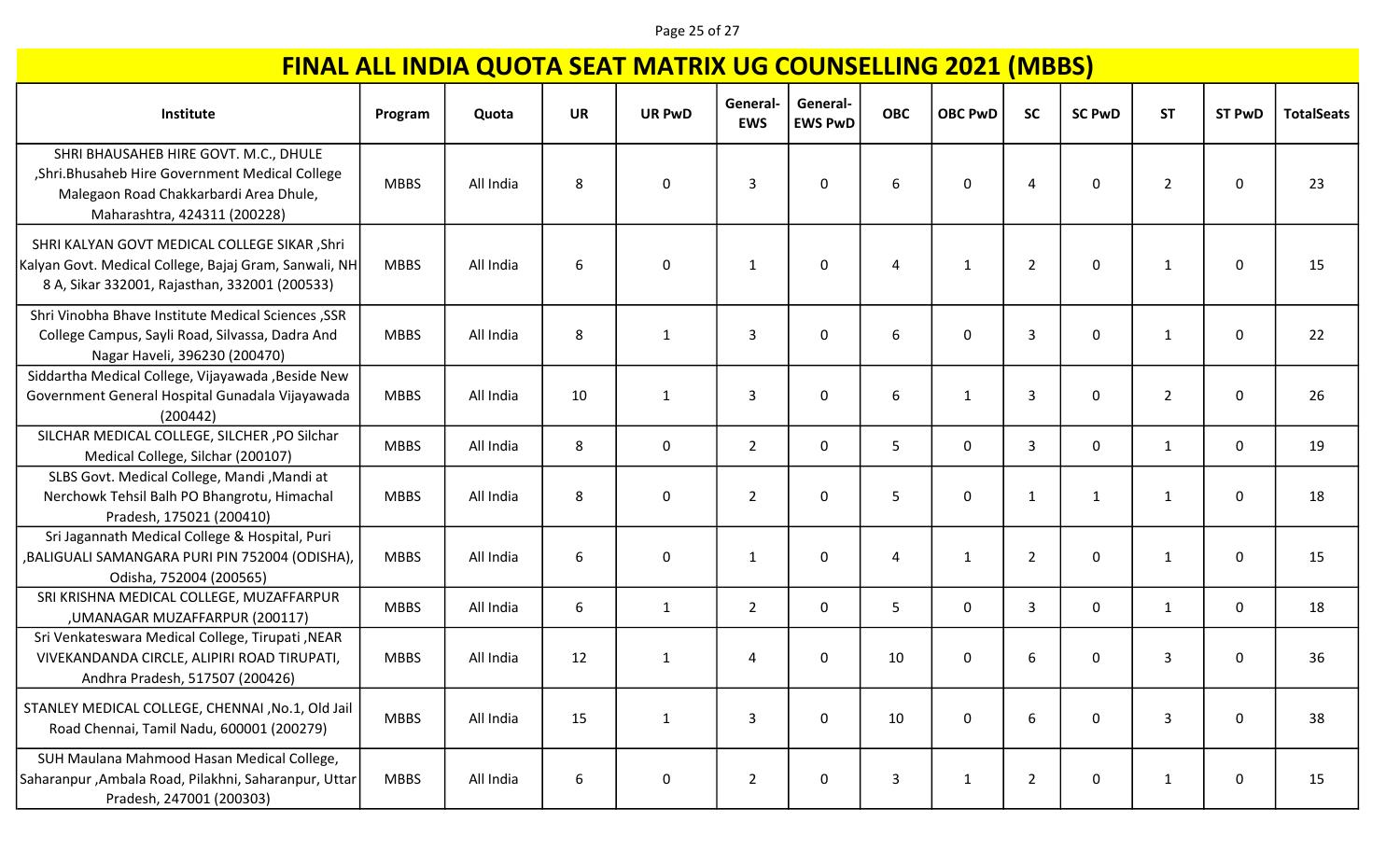### Page 26 of 27

| Institute                                                                                                                                                                                 | Program     | Quota     | <b>UR</b>      | <b>UR PwD</b> | General-<br><b>EWS</b> | General-<br><b>EWS PwD</b> | <b>OBC</b>     | <b>OBC PwD</b> | - 10<br><b>SC</b> | <b>SC PwD</b> | <b>ST</b>      | <b>ST PwD</b> | <b>TotalSeats</b> |
|-------------------------------------------------------------------------------------------------------------------------------------------------------------------------------------------|-------------|-----------|----------------|---------------|------------------------|----------------------------|----------------|----------------|-------------------|---------------|----------------|---------------|-------------------|
| SVIMS - Sri Padmavathi Medical College for Women,<br>Tirupati , ALIPIRI ROAD, TIRUPATI (200434)                                                                                           | <b>MBBS</b> | All India | 11             | $\mathbf 0$   | $\overline{2}$         | $\mathbf{0}$               | $\overline{7}$ | $\mathbf{0}$   | $\overline{4}$    | 0             | $\overline{2}$ | 0             | 26                |
| SWAMI RAMANAND TIRTH RURAL M.C, AMBAJOGAI<br>, SWAMI RAMNAND TEERTH RURAL GOVERNMENT<br>MEDICAL COLLEGE AMBAJOGAI DIST BEED<br>MAHARASHTRA PIN-431517 (200229)                            | <b>MBBS</b> | All India | 9              | 0             | 1                      | $\mathbf{1}$               | 6              | $\mathbf{1}$   | $\overline{2}$    | $\mathbf{1}$  | $\mathbf{1}$   |               | 23                |
| T.D. MEDICAL COLLEGE, ALLAPPUZHA ,GOVERNMENT<br>T.D.MEDICAL COLLEGE, VANDANAM.PO, ALAPPUZHA,<br>Kerala, 688005 (200197)                                                                   | <b>MBBS</b> | All India | 10             | 0             | $\overline{2}$         | $\mathbf{1}$               | $\overline{7}$ | $\mathbf 0$    | $\overline{4}$    | 0             | $\overline{2}$ | 0             | 26                |
| Tezpur Medical College, Tezpur, Tezpur Medical<br>College and Hospital Bihaguri Tezpur 784010 Dist<br>Sonitpur Assam (200108)                                                             | <b>MBBS</b> | All India | $\overline{7}$ | $\mathbf 0$   | $\overline{2}$         | $\mathbf{0}$               | 5              | 1              | $\overline{2}$    | 0             | $\overline{2}$ | 0             | 19                |
| THANJAVUR MEDICAL COLL., THANJAVUR, Thanjavur<br>Medical College, Thanjavur, Tamil Nadu, 613004<br>(200281)                                                                               | <b>MBBS</b> | All India | 8              | 0             | 3                      | $\mathbf 0$                | 6              | 0              | 3                 | 0             | $\overline{2}$ | 0             | 22                |
| THENI GOVT. MEDICAL COLLEGE, THENI ,G. Vilakku,<br>Shanmugasundarapuram village, Aundipatti Taluk,<br>Theni District, Tamil Nadu, 625512 (200282)                                         | <b>MBBS</b> | All India | $\overline{7}$ | $\mathbf{0}$  | 1                      | $\mathbf 0$                | $\overline{3}$ | $\mathbf{1}$   | $\overline{2}$    | 0             | 1              | 0             | 15                |
| Thiruvannamalai MC, Thiruvannamalai, TN, District<br>Collectorate, Master Plan Complex, Vengikkal,<br>Thiruvannamalai (200283)                                                            | <b>MBBS</b> | All India | 5              | 1             | 1                      | $\mathbf{0}$               | 4              | $\mathbf{0}$   | 3                 | 0             | 1              | 0             | 15                |
| THOOTHUKUDI MEDICAL COLLEGE, THOOTHUKUDI<br>, KAMARAJ NAGAR, 3rd MILE, THOOTHUKUDI<br>(200284)                                                                                            | <b>MBBS</b> | All India | 9              | 0             | $\overline{2}$         | 1                          | 6              | $\mathbf{0}$   | $\overline{2}$    | $\mathbf{1}$  | $\mathbf{1}$   | 1             | 23                |
| Tomo Riba Institute Health and Medical Sciences,<br>Naharlagun, Tomo Riba Institute Health and Medical<br>Sciences Old Assembly Complex Naharlagun,<br>Arunachal Pradesh, 791110 (200439) | <b>MBBS</b> | All India | 3              | 0             | 1                      | 0                          | 1              | $\mathbf{1}$   | $\mathbf{1}$      | 0             | 0              | 0             | 7                 |